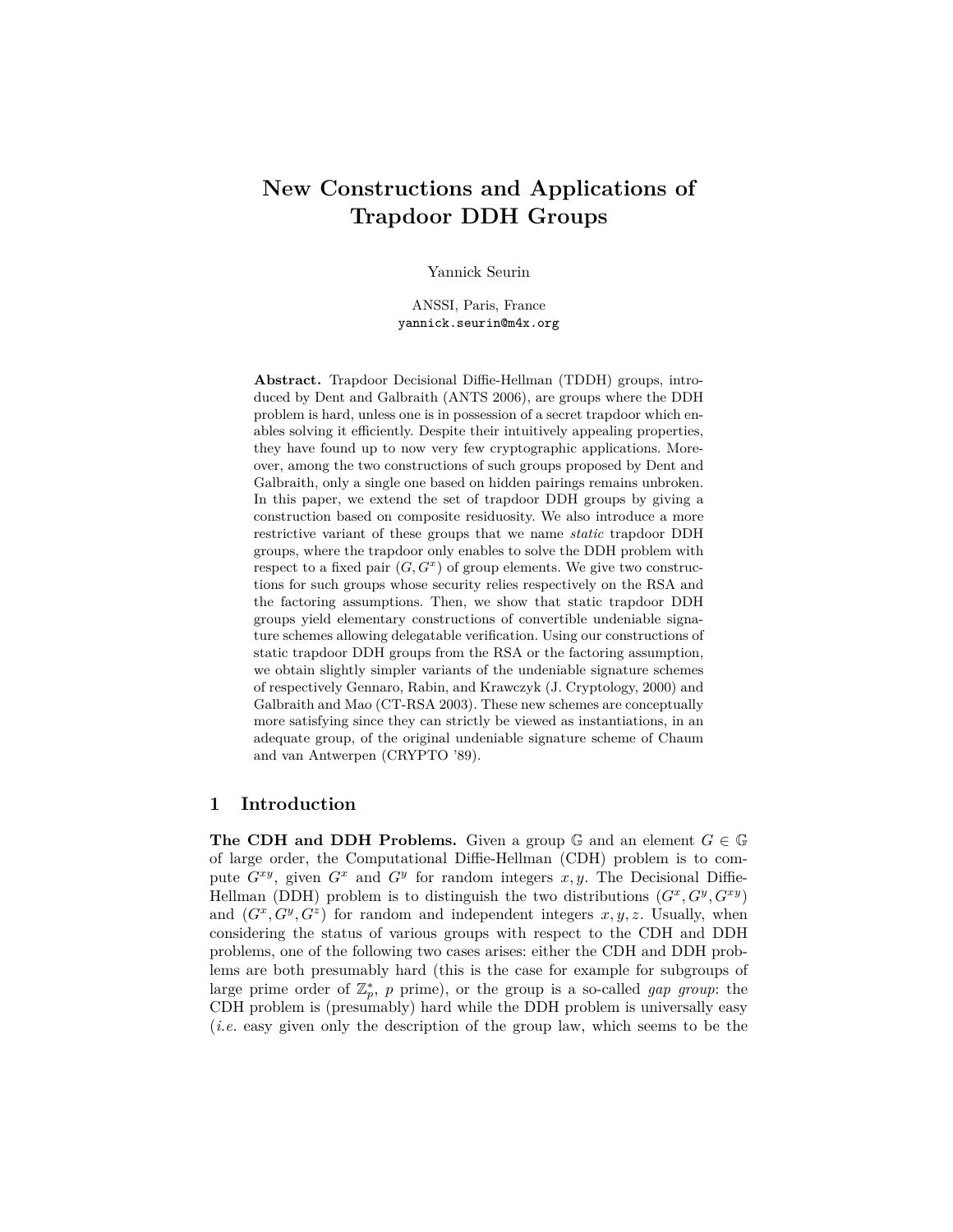minimal publicly available information to obtain useful applications). The latter case typically arises in certain elliptic curve groups equipped with bilinear pairings [35,22], and has given rise to many important applications in cryptography [32,3,4].

**Trapdoor DDH Groups.** Trapdoor DDH groups (*TDDH groups* for short), introduced by Dent and Galbraith [18], lie somewhere between the above two cases. These are groups where the DDH problem is hard, except if one possesses a trapdoor for solving it efficiently. Dent and Galbraith gave two candidates for such groups based on the concept of *hidden pairings*, one in elliptic curves over the ring  $\mathbb{Z}_N$ , where N is hard to factor, and the other one based on Frey's idea of disguising an elliptic curve [21]. Subsequently, the second proposal was broken by Morales [38]. Since the DDH problem is the basis of so many cryptosystems [2], the concept of trapdoor DDH groups is very attractive. Indeed, it should enable to control more precisely who is able to solve the DDH problem in a system. This may help in situations where there is a conflict between security, which requires a group where the DDH problem is hard, and some interesting additional functionalities that could be achieved thanks to an algorithm for solving the DDH problem. One example that comes to mind is threshold ElGamal encryption. In threshold ElGamal encryption [19], given a secret/public key pair  $(x, X = G^x)$ , each decryption server is given a share  $x_i$  of the secret key, to which is associated a "partial" public key  $G^{x_i}$ . In order to decrypt a ciphertext  $(R, Y) = (G^r, MX^r)$ , each server participating to decryption must compute a decryption share  $S_i$  $R^{x_i}$ . Hence, checking whether a decryption share from a server is correct or not amounts to deciding whether  $(X_i, R, S_i)$  is a DDH tuple or not. Yet IND-CPA-security of ElGamal encryption is equivalent to the hardness of the DDH problem in the underlying group G [46]. Hence, there seems to be no other choice than using a group where the DDH problem is hard, thereby condemning other participants to be unable to distinguish correct decryption shares from incorrect ones. We do not claim that TDDH groups are the best way to solve this problem (this can be more easily achieved by having each server provide a non-interactive zero-knowledge proof that his decryption share is correctly computed), and this example only serves to argue that sometimes, one may want that only some authorized party be able to solve the DDH problem. Despite these considerations, TDDH groups have found up to now very few cryptographic applications. In their original paper, Dent and Galbraith gave only one example, namely an identification scheme. To the best of our knowledge, the only previous paper proposing a non-trivial application of TDDH groups (namely the construction of statistically hiding sets, a variant of zero-knowledge sets) is due to Prabhakaran and Xue [43].

**Contributions of this Work.** The contributions of this paper can be summarized as follows. First, at a conceptual level, we refine the definition of TDDH groups of Dent and Galbraith by requiring that the CDH problem remain hard even given the trapdoor for solving the DDH problem. This was not made explicit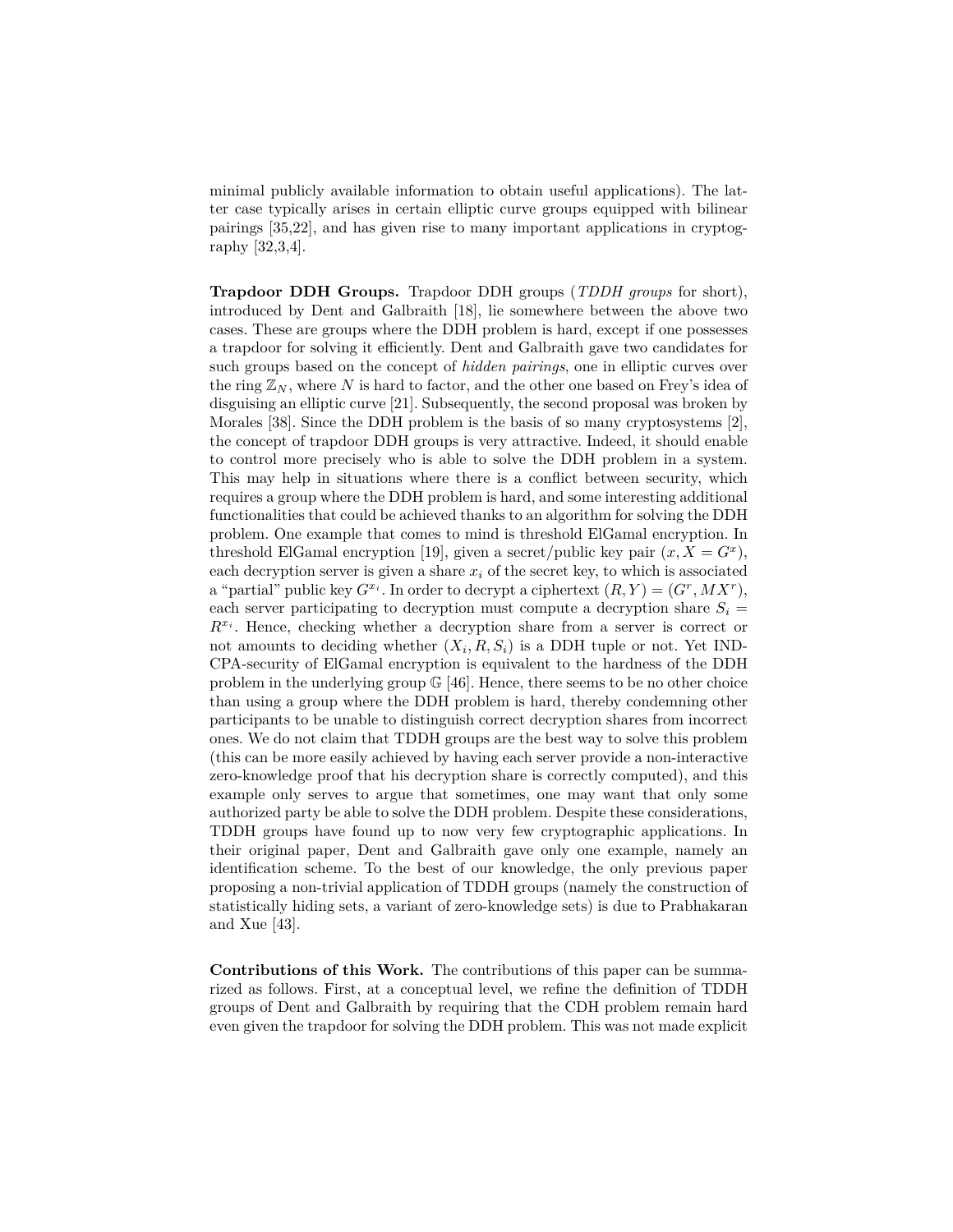in the formalization by Dent and Galbraith, yet we think that this is probably a key feature for many interesting applications, such as undeniable signatures for example. We also broaden the set of constructions of trapdoor DDH groups. We propose a new construction based on composite residuosity in  $\mathbb{Z}_{N^2}^*$  (similar considerations have been made by [6], albeit not in the formalism of TDDH groups), and identify under which hardness assumptions this group satisfies our definition. A drawback of this construction is that it lacks what we call *perfect soundness*, meaning that the algorithm solving the DDH problem with the trapdoor can sometimes err and declare valid a non-DH tuple.

Then, we introduce a variant of trapdoor DDH groups that we name *static* trapdoor DDH groups. Their definition is very similar to the one of trapdoor DDH groups, except that the trapdoor for solving the DDH problem is now dedicated to a specific pair of group elements  $(G, G<sup>x</sup>)$ , hence the name *static*. We then show that such groups can be easily constructed from the RSA and the factoring problems. This concept abstracts some of the ideas underlying the work of Hofheinz and Kiltz [31], who showed that the Strong Diffie-Hellman (SDH) problem (*i.e.* solving the CDH problem given access to a static DDH oracle) is hard in the so-called group of signed quadratic residues under the factoring assumption.

Finally, we describe a very natural application of (static or not) TDDH groups to convertible undeniable signature schemes. Namely, the construction we propose is exactly the original undeniable signature scheme proposed by Chaum and van Antwerpen [12] (for which deciding the validity of a signature is equivalent to solving the DDH problem), but in a TDDH group rather than simply a group where the DDH problem is hard. The trapdoor for solving the DDH problem can then be used to universally convert or delegate verification of signatures. Once instantiated with our proposals of static TDDH groups based on the RSA or the factoring problems, we obtain schemes similar to previous RSA-based undeniable signature schemes due to Gennaro, Rabin, and Krawczyk [26] and Galbraith and Mao [23]. However, these new schemes are conceptually simpler and easier to analyze. Moreover, since they are strict instantiations of the Chaum and van Antwerpen scheme, their confirmation and disavowal protocols can use classical proofs of equality or inequality of discrete logarithms, which are simpler and more efficient than what was proposed previously for the schemes of [26,23].

**Open Problems.** Two key features of TDDH groups are perfect soundness (the property that the algorithm for solving the DDH problem with the trapdoor perfectly distinguishes DH tuples from non-DH tuples), and the possibility to securely hash into the group (see discussion in Section 2.3). However, none of the two candidates for TDDH groups (the hidden pairing based proposal of [18], and our proposal in Section 3.2) fulfills both requirements. We think that providing a plausible candidate possessing both properties is the key to enable powerful applications of TDDH groups.<sup>1</sup> A related open problem is whether there exists a

<sup>1</sup> Our examples of *static* TDDH groups do fulfill both requirement, however non-static TDDH groups would allow more flexibility in cryptographic applications.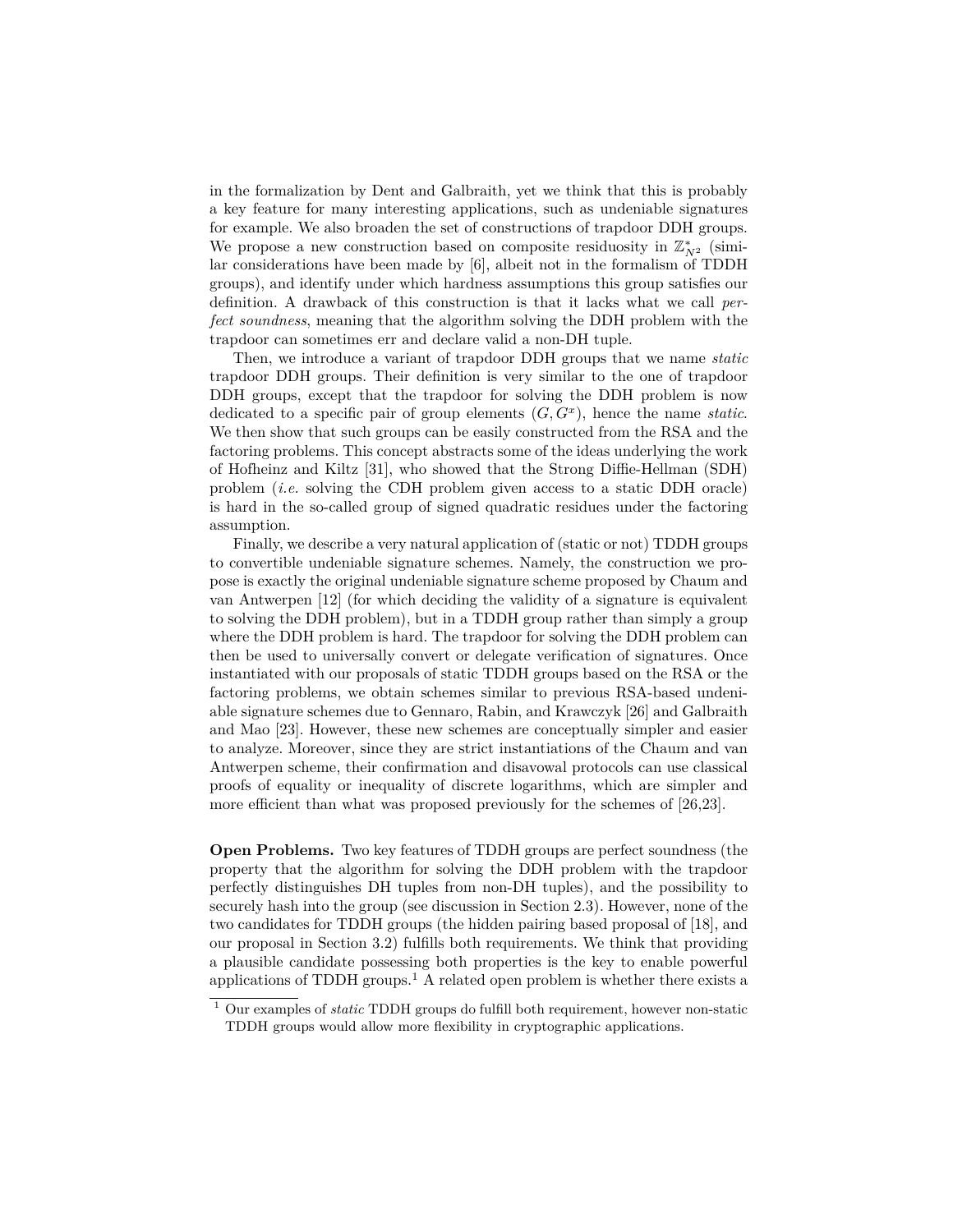(plausible construction of a) TDDH group with publicly known (ideally prime) order, since they are usually simpler to use in cryptography.

**Organization.** In Section 2 we give some basic definitions and introduce some of the tools we will need in the remainder of the paper. In Section 3, we define trapdoor DDH groups, and give a construction based on composite residuosity. In Section 4, we introduce static trapdoor DDH groups, and give two constructions based on respectively the RSA and the factoring assumptions. Finally, in Section 5, we show how to obtain convertible undeniable signature schemes from static TDDH groups, and discuss their instantiation with the constructions described previously.

### **2 Preliminaries**

#### **2.1 Notation and Definitions**

The set of integers *i* such that  $a \leq i \leq b$  will be denoted [a; b]. The security parameter will be denoted  $k$ . A function  $f$  of the security parameter is said *negligible* if for any  $c > 0$ ,  $f(k) \leq 1/k^c$  for sufficiently large k. When S is a nonempty finite set, we write  $s \leftarrow s S$  to mean that a value is sampled uniformly at random from *S* and assigned to *s*. By  $z \leftarrow \mathcal{A}^{O_1, O_2, \dots}(x, y, \dots)$  we denote the operation of running the (possibly probabilistic) algorithm  $A$  on inputs  $x, y, \ldots$ with access to oracles  $\mathcal{O}_1, \mathcal{O}_2, \ldots$  (possibly none), and letting z be the output. PPT will stand for probabilistic polynomial-time. Given two Interactive Turing Machines P and V, we denote  $w \leftarrow \langle \mathcal{P}(x), \mathcal{V}(y) \rangle (z)$  to mean that the output of the interaction of  $\mathcal P$  with private input *x* and  $\mathcal V$  with private input *y* on common input *z* is *w*.

Given an integer *N*, the multiplicative group of integers modulo *N* is denoted  $\mathbb{Z}_N^*$ . This group has order  $\phi(N)$  where  $\phi(\cdot)$  is the Euler function and exponent  $\lambda(N)$  where  $\lambda(\cdot)$  is the Carmichael function. We denote  $\mathbb{J}_N$  the subgroup of  $\mathbb{Z}_N^*$ of all elements  $x \in \mathbb{Z}_N^*$  with Jacobi symbol  $\left(\frac{x}{N}\right) = 1$ . This subgroup has index 2 and order  $\phi(N)/2$  in  $\mathbb{Z}_N^*$ . Moreover it is efficiently recognizable even without the factorization of *N* since the Jacobi symbol is efficiently computable given only *N*. We also denote  $\mathbb{QR}_N$  the subgroup of quadratic residues of  $\mathbb{Z}_N^*$ . This subgroup is widely believed not to be efficiently recognizable when *N* is composite and its factorization is unknown (this is the Quadratic Residuosity assumption). We call a prime number *p* such that  $(p-1)/2$  is prime a *safe prime*.

In all the following, given a group G, we use the notation [G] to denote a description of the group, *i.e.* an efficient algorithm for computing the group operation. This notation always implies that  $\mathbb G$  is efficiently recognizable. We assume that it is always possible to derive from the description of the group a negligibly close upper bound on the order  $|\mathbb{G}|$  of the group (in some cases the exact order may be efficiently computable), and we use the notation  $|\mathbb{G}|^+$ to denote this upper bound.<sup>2</sup> Given an element  $G \in \mathbb{G}$ , we denote  $\text{ord}(G)$  its

<sup>&</sup>lt;sup>2</sup> E.g. when  $\mathbb{G} = \mathbb{Z}_p^*$  for some prime number p,  $|\mathbb{G}|^+ = p - 1$ , while when  $\mathbb{G} = \mathbb{Z}_N^*$ , where the factorization of *N* is secret,  $|\mathbb{G}|^+ = N$ .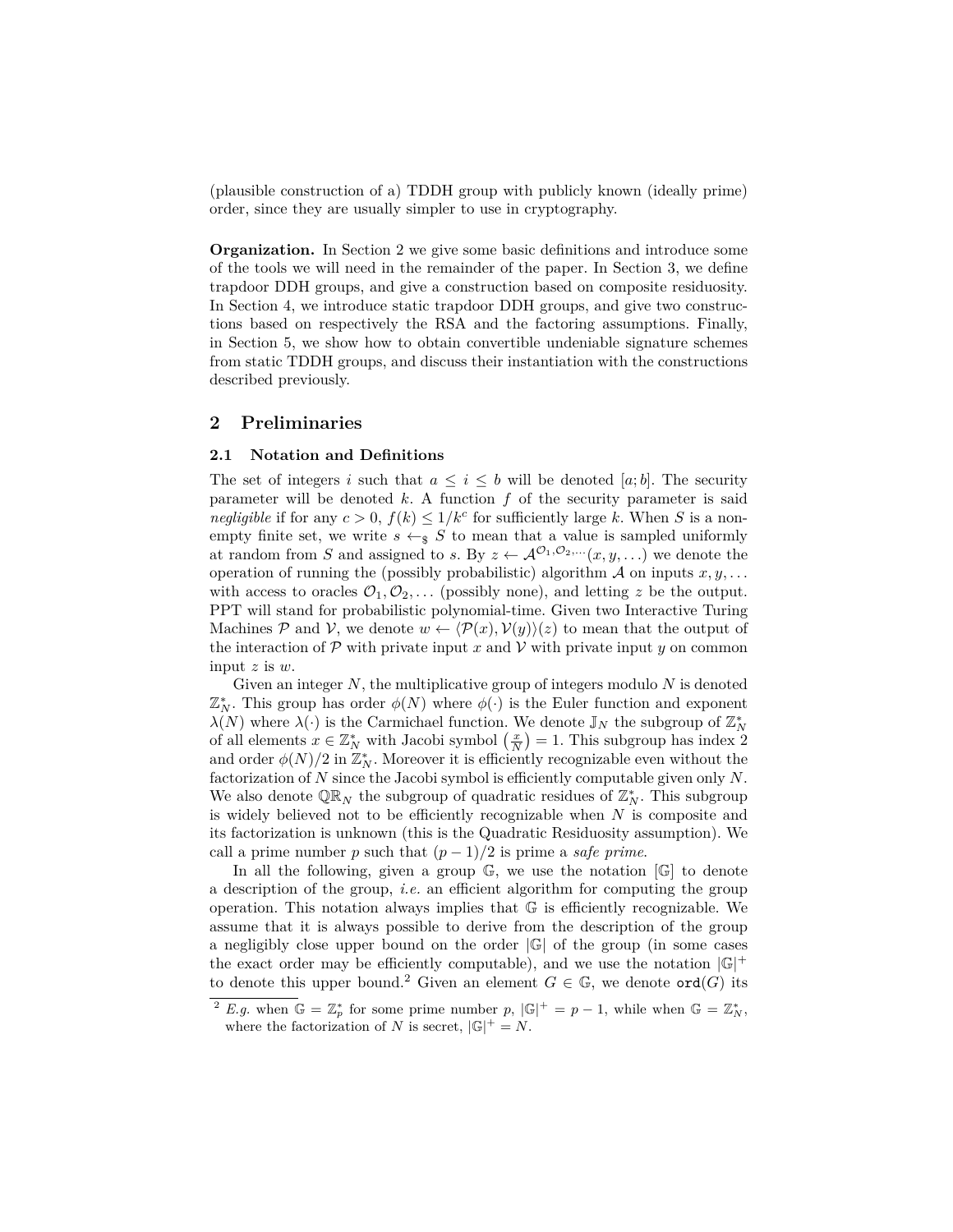order,  $\langle G \rangle$  the group generated by *G*,  $Dlog_G(X)$  the discrete logarithm in base *G* of an element  $X \in \langle G \rangle$ , and  $CDH_G(X, Y) = G^{Dlog_G(X)Dlog_G(Y)}$ . We also denote  $\mathcal{D}\mathcal{H}_G \subset \langle G \rangle^3$  the set of Diffie-Hellman (DH) tuples with respect to *G*:

$$
\mathcal{DH}_G=\{(G^x,G^y,G^{xy}),x,y\in [0;\text{ord}(G)-1]\} .
$$

A group generator Gen is a PPT algorithm which on input a security parameter 1<sup>k</sup>, outputs a tuple ([G],  $G, \gamma$ ) where [G] is the description of a group G,  $G \in \mathbb{G}$ is an element of order  $2^{\Theta(k)}$ , and  $\gamma$  is some arbitrary side information. We say that the CDH problem is hard for Gen if for any PPT adversary  $A$ , the following probability is negligible:

$$
\Pr\left[([\mathbb{G}], G, \gamma) \leftarrow \text{Gen}(1^k), (X, Y) \leftarrow_{\$} \langle G \rangle^2, Z \leftarrow \mathcal{A}([\mathbb{G}], G, \gamma; X, Y) :Z = \text{CDH}_G(X, Y)\right].
$$

We say that the DDH problem is hard for Gen if for any PPT adversary  $A$ , the following advantage is negligible:

$$
\begin{aligned} \Big|\Pr\big[([\mathbb{G}],G,\gamma)\leftarrow &\texttt{Gen}(1^k),(X,Y)\leftarrow_{\$}\langle G\rangle^2,Z\leftarrow &\texttt{CDH}_G(X,Y): \\ 1\leftarrow &\mathcal{A}([\mathbb{G}],G,\gamma;X,Y,Z)\big]-\Pr\big[([\mathbb{G}],G,\gamma)\leftarrow &\texttt{Gen}(1^k),(X,Y,Z)\leftarrow_{\$}\langle G\rangle^3: \\ &\qquad \qquad 1\leftarrow \mathcal{A}([\mathbb{G}],G,\gamma;X,Y,Z)\big]\Big|\enspace. \end{aligned}
$$

### **2.2 Proofs of Equality and Inequality of Discrete Logarithms**

Protocols for proving, given  $(G, X, Y, Z) \in \mathbb{G}$ , the equality of discrete logarithms (EDL)  $\text{Dlog}_G(X) = \text{Dlog}_Y(Z)$  or the inequality of discrete logarithms (IDL) constitute (among many other applications) the heart of respectively the confirmation and disavowal protocols for many undeniable signature schemes, and have therefore been the subject of many works. They vary depending on the exact kind of zero-knowledge property one wants to achieve. The basic honest-verifier zero-knowledge (HVZK) proof of EDL is due to Chaum and Pedersen [11], while the simplest HVZK proof of IDL is due to Camenish and Shoup [9]. These protocols are usually described for ambient groups G with publicly known prime order, in which case recognizing  $\langle G \rangle$  is trivial, so that these protocols are actually proofs that a tuple  $(X, Y, Z) \in \mathbb{G}^3$  is in  $\mathcal{DH}_G$  or not. They can be adapted to the case where the order of the ambient group is composite and secret using well-known techniques [27,28], with the caveat that if  $\langle G \rangle$  is not efficiently recognizable, the verifier must be promised that  $X, Y, Z \in \langle G \rangle$  since these proofs do not in general ensure membership of  $X, Y, Z$  in  $\langle G \rangle$  with negligible soundness.<sup>3</sup> Stated differently, if  $\mathbb{G}'$  is a cyclic and efficiently recognizable subgroup of G (*e.g.*  $\mathbb{G} = \mathbb{Z}_N^*$  and  $\mathbb{G}' = \mathbb{J}_N$  when  $\mathbb{J}_N$  is cyclic), these protocols are actually proofs that a tuple  $(X, Y, Z) \in \mathbb{G}'$  is a DH tuple with respect to G or

<sup>&</sup>lt;sup>3</sup> The soundness of the Schnorr protocol [44], seen as a proof of membership in  $\langle G \rangle$ , is  $1/\ell$ , where  $\ell$  is the smallest prime factor of the order of the ambient group  $\mathbb{G}$ .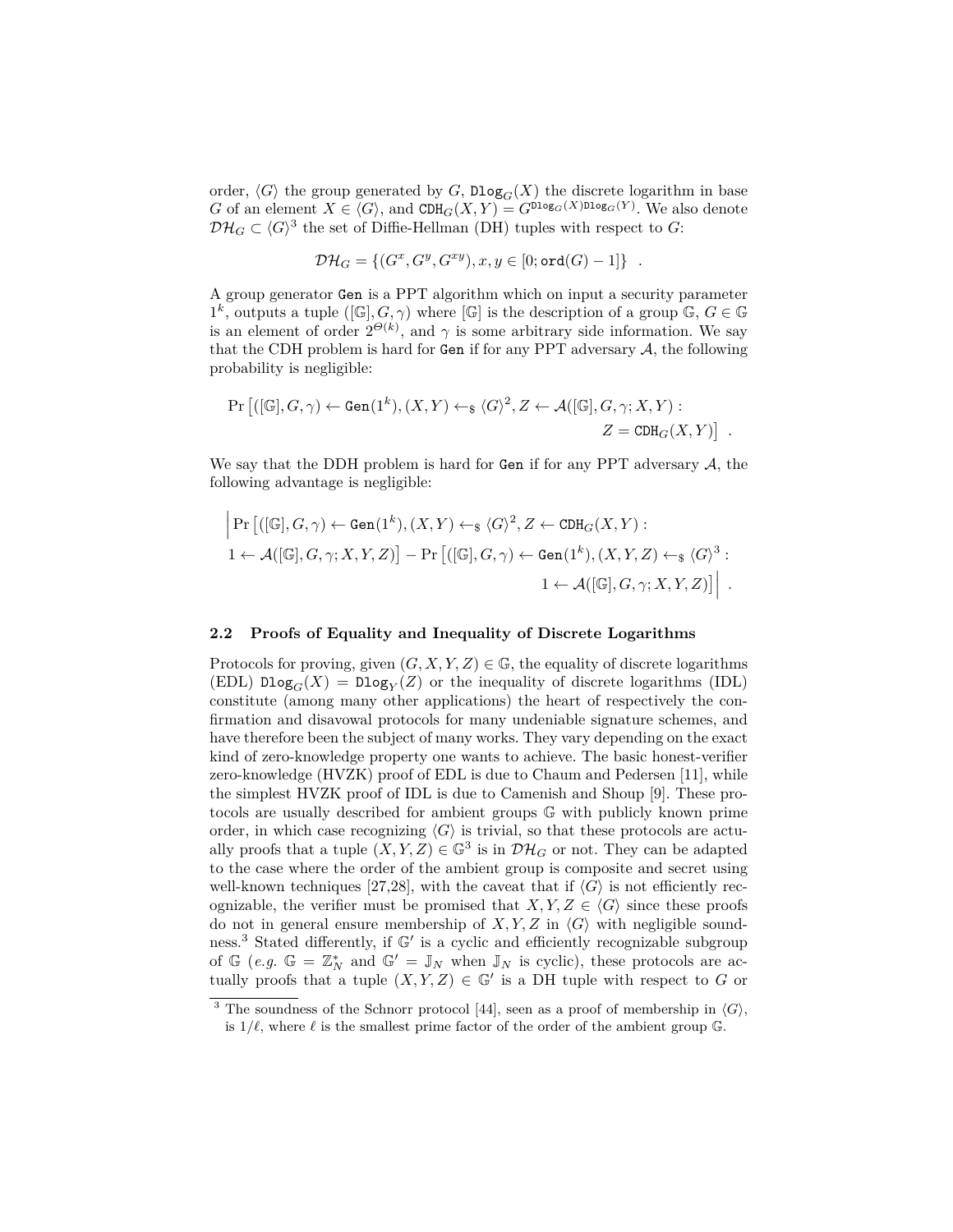not, assuming that the verifier is guaranteed that *G* is indeed a generator of  $\mathbb{G}'$  (which may not be efficiently checkable). The HVZK protocols for EDL and IDL are described in the full version of the paper [45]. They can be strengthen to achieve various notions of zero-knowledge (against cheating verifiers) using known techniques [29,14,16,25] that we do not discuss in this paper.

The HVZK proofs of EDL and IDL can be made non-interactive in the Random Oracle Model using the Fiat-Shamir transformation [20], *i.e.* by having the prover compute the challenge (first message from the verifier) by itself by applying a hash function to the commitment (first message from the prover). Note that these proofs then become universally convincing.

### **2.3 Hashing into Groups**

For many applications (and in particular for undeniable signatures based on the Chaum and van Antwerpen scheme [12]), it is required to securely hash into the subgroup  $\langle G \rangle$  specified by the group generator Gen. We discuss this in more details in the full version of the paper [45].

# **3 Trapdoor DDH Groups**

We start by defining trapdoor DDH groups. Our definition is a refinement of the one of Dent and Galbraith [18] in that we explicitly require that the CDH problem remain hard even given the trapdoor  $\tau$  enabling to solve the DDH problem.

### **3.1 Definition**

**Definition 1.** *A* trapdoor DDH group  $TDDH$  *is a pair of algorithms* (Gen, Solve) *with the following properties. The trapdoor DDH group generator algorithm* Gen *is a PPT algorithm which takes as input a security parameter* 1 *<sup>k</sup> and outputs a tuple* ( $[\mathbb{G}], G, \tau$ ) where  $[\mathbb{G}]$  *is the description of a group*  $\mathbb{G}, G \in \mathbb{G}$  *is a group element of order*  $2^{\Theta(k)}$ , and  $\tau$  *is a trapdoor information, such that:* 

- *i)* hardness of DDH without the trapdoor*: the DDH problem is hard for the group generator* Gen<sup> $\prime$ </sup> *which outputs only* ([G],  $G$ );
- *ii)* hardness of CDH with the trapdoor*: the CDH problem is hard for* Gen*.*

Solve *is a deterministic polynomial-time algorithm which takes as input*  $([\mathbb{G}], G, \tau)$ and a tuple  $(X, Y, Z) \in \mathbb{G}^3$ , either accepts (outputs 1) or rejects (outputs 0), and *satisfies the following:*

- *iii)* completeness*: for all* ([G]*, G, τ* ) *possibly output by* Gen*,* Solve *always accepts on input a DH tuple*  $(X, Y, Z) \in \mathcal{DH}_G$ *;*
- *iv)* soundness*: for any PPT adversary* A*, the following probability is negligible:*

$$
\Pr\left[([\mathbb{G}], G, \tau) \leftarrow \text{Gen}(1^k), (X, Y) \leftarrow_{\$} \langle G \rangle^2, Z \leftarrow \mathcal{A}([\mathbb{G}], G; X, Y) : \\
1 \leftarrow \text{Solve}([\mathbb{G}], G, \tau; X, Y, Z) \wedge (X, Y, Z) \notin \mathcal{DH}_G \right] .
$$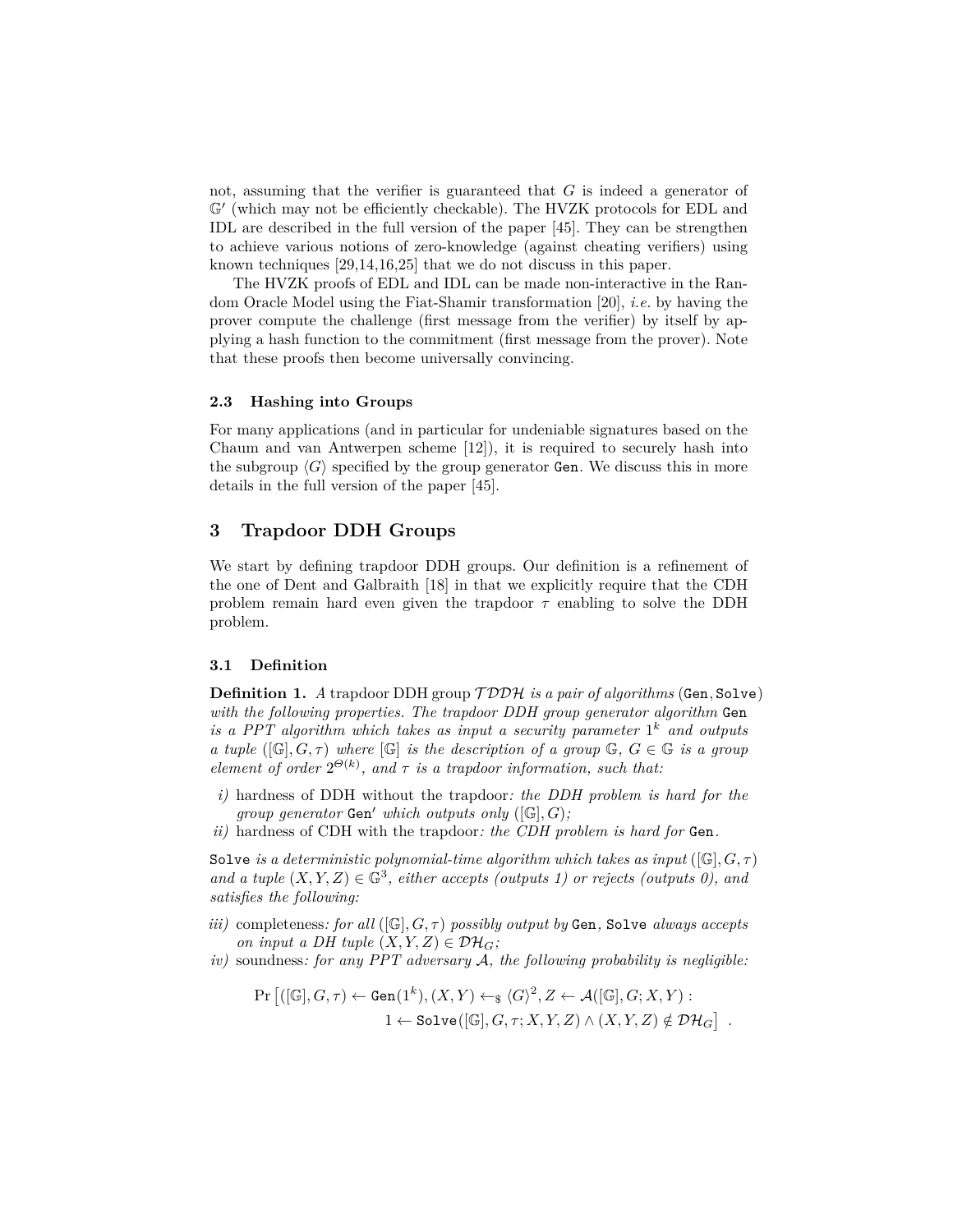*We say that*  $TDDH$  *has perfect soundness when* Solve *always rejects on input a non-DH tuple* (*X, Y, Z*)*, so that the above probability is zero.*

Note that the soundness condition implies in particular that Solve, on input a *uniformly random* tuple  $(X, Y, Z) \in \mathbb{G}^3$ , accepts only with negligible probability. We silently assumed in the above definition that Solve is always run with a correctly generated trapdoor. This is safe for all examples presented below since there is an efficient way, given  $([\mathbb{G}], G, \tau)$ , to check whether the trapdoor is correct. We assume that Solve outputs a special symbol ⊥ when this is not the case. We recall the original proposal of a TDDH group based on hidden pairings by Dent and Galbraith [18] in the full version of the paper [45].

### **3.2 A TDDH Group Based on Composite Residuosity**

In this section, we describe a TDDH group  $\mathcal{TDDH}_{\text{BCP}}$  based on the group of quadratic residues modulo  $N^2$ , where  $N$  is an RSA modulus. This group was first considered by Bresson, Catalano, and Pointcheval [6], who noticed that when the factorization of *N* is publicly available, this constitutes a *gap group*, *i.e.* a group where the CDH problem is hard and the DDH problem is easy. Here, we show that it constitutes in fact a TDDH group when the factorization of *N* is kept secret and used as the trapdoor.

We first recall some basic facts about the group of quadratic residues modulo  $N^2$ , where *N* is an RSA modulus. Let *p*, *q* be two safe primes where  $p = 2p' + 1$ and  $q = 2q' + 1$  (*p'* and *q'* primes), and  $N = pq$ . The group  $\mathbb{QR}_{N^2}$  of quadratic residues modulo  $N^2$  is a cyclic group of order  $m = Np'q'$ . We define the notion of *partial discrete logarithm*.

**Definition 2** (Partial Discrete Logarithm). *Given a generator G* of  $\mathbb{QR}_{N^2}$ , *the partial discrete logarithm of a group element*  $X \in \mathbb{Q}\mathbb{R}_{N^2}$  *is defined as*  $PDlog_G(X) = Dlog_G(X) \text{ mod } N$ *.* 

Computing the partial discrete logarithm is believed to be hard without the factorization of  $N$ .<sup>4</sup> However, it can be efficiently computed given the prime factors of *N* (or simply  $\lambda(N)$ ) as follows [42]:

- 1. input: *N*,  $\lambda(N)$ , generator *G* of  $\mathbb{QR}_{N^2}$  and  $X \in \mathbb{QR}_{N^2}$ ; output:  $PDlog_G(X)$
- 2. for integers  $u \in [0; N^2 1]$  such that  $u = 1 \text{ mod } N$ , define the function (having integer values)  $\mathcal{L}(u) = (u-1)/N$
- 3. return

$$
\frac{\mathcal{L}(X^{\lambda(N)} \bmod N^2)}{\mathcal{L}(G^{\lambda(N)} \bmod N^2)} \bmod N.
$$

<sup>4</sup> As noted by Paillier [42] and in [6], the Partial Discrete Logarithm problem can be shown equivalent to the Composite Residuosity Class problem in the particular case considered here.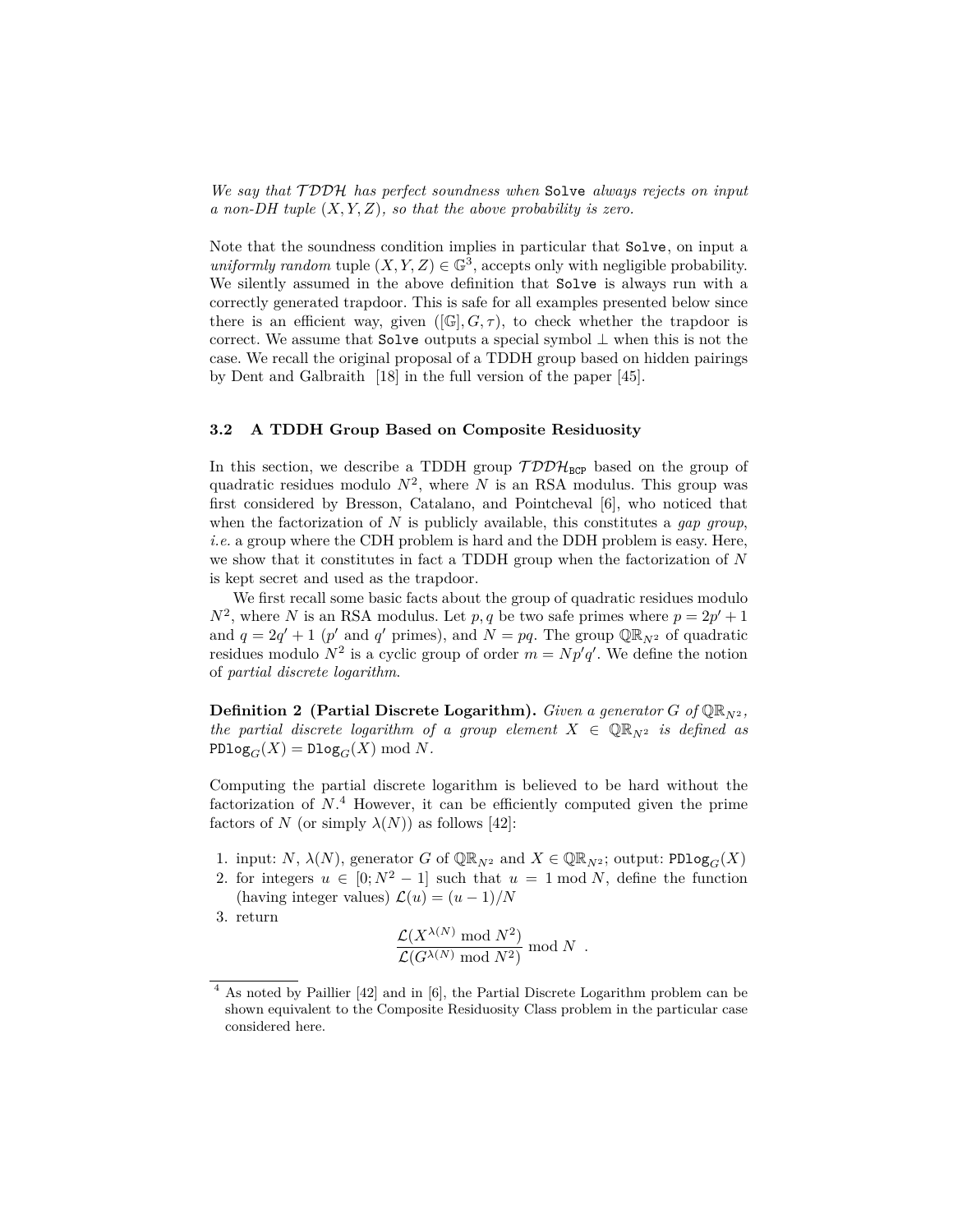We now formally describe the TDDH group  $\mathcal{TDD\mathcal{H}}_{\texttt{BCP}}$ . On input the security parameter  $1^k$ , Gen<sub>BCP</sub> selects two *k*-bit safe primes  $p = 2p' + 1$  and  $q = 2q' + 1$ , sets  $N = pq$ , selects a random generator *G* of  $\mathbb{QR}_{N^2}$ , and outputs  $([\mathbb{Z}_{N^2}^*], G, \tau =$  $(p, q)$ ). The Solve<sub>BCP</sub> algorithm works as follows: on input a tuple  $(X, Y, Z) \in$  $(\mathbb{Z}_{N^2}^*)^3$  (as well as the trapdoor  $\tau = (p, q)$ ), it checks whether  $X, Y, Z \in \mathbb{QR}_{N^2}$ , computes  $x' = \text{PDlog}_G(X)$ ,  $y' = \text{PDlog}_G(Y)$ , and  $z' = \text{PDlog}_G(Z)$  as described above, and checks whether  $z' = x'y' \mod N$ . It accepts if this holds and rejects otherwise. The security of this TDDH group relies on a "partial" version of the CDH problem, defined as follows.

**Definition 3 (Partial CDH Problem).** *We say that the* Partial CDH problem *is hard if for any PPT algorithm* A*, the following probability is negligible:*

$$
\Pr[([\mathbb{Z}_{N^2}^*], G, \tau) \leftarrow \texttt{Gen}_{\texttt{BCP}}(1^k), (X, Y) \leftarrow_{\$} \langle G \rangle^2, Z \leftarrow \mathcal{A}([\mathbb{Z}_{N^2}^*], G; X, Y) : \\ \texttt{Dlog}_G(Z) \equiv \texttt{Dlog}_G(X) \texttt{Dlog}_G(Y) \bmod N] \enspace .
$$

**Theorem 1.** *Assuming that the DDH problem (without the factorization of N), the CDH problem (with the factorization of N), and the Partial CDH problem (without the factorization of N)* are hard for  $\mathbb{QR}_{N^2}$ ,  $\mathcal{TDDH}_{BCP}$  is a trapdoor *DDH group.*

*Proof.* We prove that properties *i*) to *iv*) of Definition 1 are satisfied. Properties *i*) and *ii*) follow directly from the assumptions that respectively the DDH (without the factorization of *N*) and the CDH (with the factorization of *N*) problems are hard in  $\mathbb{QR}_{N^2}$ . Property *iii*) is straightforward to verify by definition of  $Solve_{BCP}$ . Finally, property *iv*) follows from the hardness of the Partial  $CDH$  problem.  $\square$ 

Note that this TDDH group does not have perfect soundness. In particular, on input a random tuple  $(X, Y, Z) \in (\mathbb{Q}\mathbb{R}_{N^2})^3$ , there is a negligible probability that Solve<sub>BCP</sub> accepts and yet  $(X, Y, Z) \notin \mathcal{DH}_G$  (this probability can easily be seen to be  $\mathcal{O}(1/N)$  [6]). Moreover, given the trapdoor  $\tau = (p, q)$ , and two random elements  $(X, Y) \in (\mathbb{QR}_{N^2})^2$ , it is easy to generate *Z* such that  $(X, Y, Z) \notin \mathcal{DH}_G$ and yet  $\texttt{Solve}_{\texttt{BCP}}$  accepts on input  $(X, Y, Z)$ : simply compute  $x' = \texttt{PDlog}_G(X)$ and  $y' = \text{PDlog}_G(Y)$  and output  $G^{x'y' \mod N}$ . Alternatively, given two random elements  $(X, Y) \in (\mathbb{Q}\mathbb{R}_{N^2})^2$  and  $Z = \mathbb{C}DH_G(X, Y)$ , it is easy to compute  $Z' \neq Z$ such that Solve<sub>BCP</sub> accepts on input  $(X, Y, Z')$ : simply compute  $Z' = ZU^N$ for some random  $U \in \mathbb{Q}\mathbb{R}_{N^2}$ . This may be of concern in some applications, especially for undeniable signature schemes where Solve is typically used to check the validity of signatures (see Section 5).<sup>5</sup>

# **4 Static Trapdoor DDH Groups**

In this section, we define and construct *static* trapdoor DDH groups. They are similar to trapdoor DDH groups as defined in Section 3, except that the trapdoor

<sup>5</sup> We note however that imperfect soundness is not a problem for the identification scheme outlined in [18].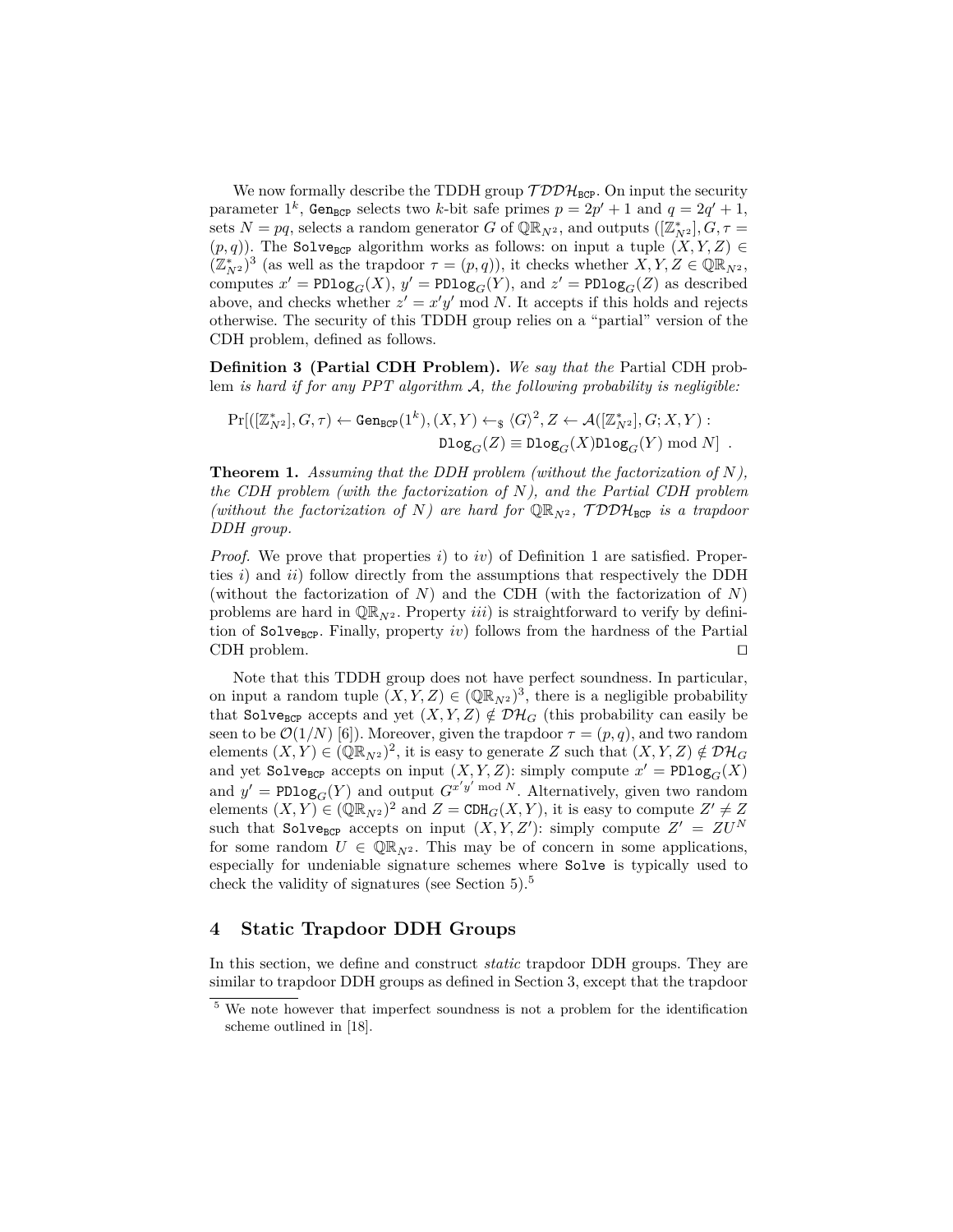only allows to solve the DDH problem with respect to a specific pair of group elements  $(G, G<sup>x</sup>)$ .

### **4.1 Definition**

**Definition 4.** *A* static trapdoor DDH group ST DDH *is a tuple of algorithms* (Gen*,* Samp*,* Solve) *with the following properties. The static trapdoor DDH group generator algorithm* Gen *is a PPT algorithm which takes as input a security parameter*  $1^{\overline{k}}$  *and outputs a tuple* ([G]*, G,*  $\tau$ *) where* [G] *is the description of a group*  $\mathbb{G}$ *,*  $G \in \mathbb{G}$  *is a group element of order*  $2^{\Theta(k)}$ *, and*  $\tau$  *is a (master) trapdoor information, such that:*

*i)* hardness of DDH without the trapdoor*: the DDH problem is hard for the group generator* Gen' *which outputs only* ( $[\mathbb{G}], G$ ).

Samp *is a PPT algorithm which on input* ([G]*, G, τ* )*, samples uniformly at random a group element*  $X \leftarrow_{\S} \langle G \rangle$ *, and outputs*<sup>6</sup>  $(X, x, \tau_x)$  *where*  $x = \text{Dlog}_G(X)$ *and τ<sup>x</sup> is a (static) trapdoor information, such that:*

*ii)* hardness of CDH with the static trapdoor*: for any PPT algorithm* A*, the following probability is negligible:*

$$
\Pr\left[([\mathbb{G}],G,\tau) \leftarrow \texttt{Gen}(1^k),(X,x,\tau_x) \leftarrow \texttt{Samp}([\mathbb{G}],G,\tau),Y \leftarrow_{\$} \langle G \rangle, \\ Z \leftarrow \mathcal{A}([\mathbb{G}],G;X,Y;\tau_x):Z = \texttt{CDH}_G(X,Y)\right] \enspace .
$$

Solve *is a deterministic polynomial-time algorithm which takes as input*  $([\mathbb{G}], G)$ *, a tuple*  $(X, Y, Z) \in \langle G \rangle \times \mathbb{G}^2$ , and the trapdoor  $\tau_x$  for X, either accepts (outputs *1) or rejects (outputs 0), and satisfies the following:*

- *iii)* completeness: for all  $([\mathbb{G}], G, \tau)$  and  $(X, x, \tau_x)$  possibly output by Gen and  $Samp,$  and any  $(Y, Z) \in \mathbb{G}^2$ ,  $Solve$  *always accepts when*  $(X, Y, Z) \in \mathcal{DH}_G$ ;
- *iv)* soundness*: for any PPT adversary* A*, the following probability is negligible:*

$$
\Pr\left[([\mathbb{G}], G, \tau) \leftarrow \text{Gen}(1^k), (X, x, \tau_x) \leftarrow \text{Samp}([\mathbb{G}], G, \tau), Y \leftarrow_{\$} \langle G \rangle, Z \leftarrow \mathcal{A}([\mathbb{G}], G; X, Y) : 1 \leftarrow \text{Solve}([\mathbb{G}], G; X, Y, Z; \tau_x) \wedge (X, Y, Z) \notin \mathcal{DH}_G\right)
$$

*We say that* ST DDH *has perfect soundness when* Solve *always rejects on input a non-DH tuple* (*X, Y, Z*)*, so that the above probability is zero.*

Again, we silently assumed that Solve is always run with the correct trapdoor  $\tau_x$  because in all examples below this can be checked efficiently. In the remainder of this section, we propose two constructions of static TDDH groups based respectively on the RSA problem and the factoring problem.

<sup>6</sup> We stress that in typical applications, *x* is retained by an authorized user and is never made available to the adversary.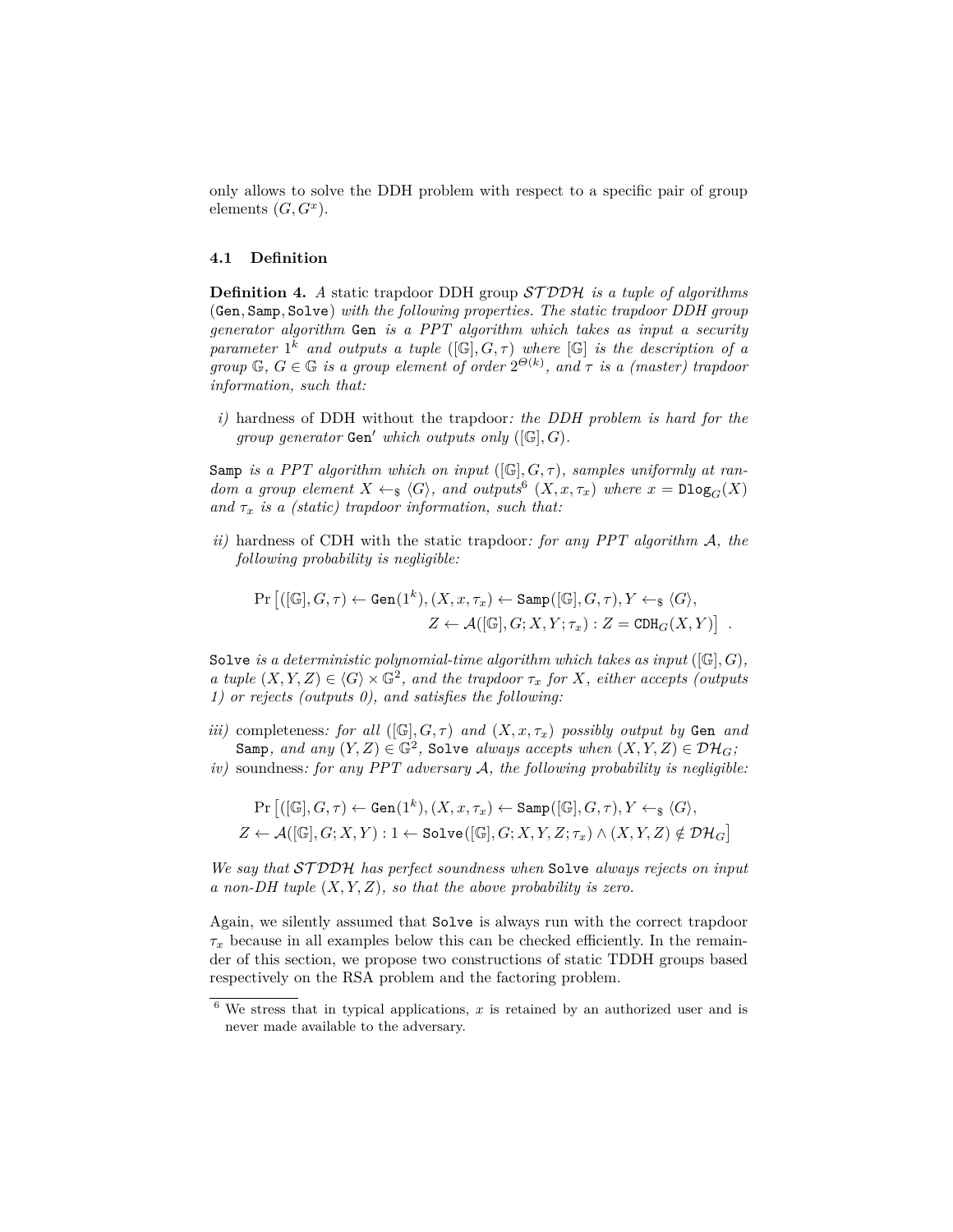### **4.2 A Construction Based on the RSA Problem**

We first show how a static TDDH group can be obtained from the RSA problem. Let  $N = pq$  be an RSA modulus. When  $(p-1)/2$  and  $(q-1)/2$  are coprime, then the subgroup  $\mathbb{J}_N$  of  $\mathbb{Z}_N^*$  is cyclic. Moreover, when *p* and *q* are distinct safe primes, the DDH problem is widely believed to be hard in J*<sup>N</sup>* [2]. We define the static TDDH group  $\mathcal{STDDH}_{\texttt{RSA}}$  as follows. On input  $1^k$ , the group generator Gen<sub>RSA</sub> selects two *k*-bit safe primes  $p = 2p' + 1$  and  $q = 2q' + 1$ , defines  $N = pq$ and  $m = (p-1)(q-1)/2 = 2p'q'$ , selects a generator *G* of  $\mathbb{J}_N$ , and outputs  $([\mathbb{J}_N], G, \tau = m)$ . The Samp<sub>RSA</sub> algorithm, on input  $([\mathbb{J}_N], G, m)$ , draws a random  $x \leftarrow_{\mathbb{S}} \mathbb{Z}_m^*$ , computes  $X = G^x$ ,  $\tau_x = 1/x \mod m$ , and outputs  $(X, x, \tau_x)$  (note that we slightly deviate from Definition 4 here since *X* is not uniformly random in  $\langle G \rangle$ , but the statistical distance is negligible). Algorithm Solve<sub>RSA</sub>, on input  $([\mathbb{J}_N], G; X, Y, Z; \tau_x)$ , first checks that  $X, Y, Z \in \mathbb{J}_N$ , that the trapdoor is correct by verifying whether  $X^{\tau_x} = G$  (it outputs  $\perp$  if this does not hold), and outputs 1 iff  $Z^{\tau_x} = Y$ .

**Definition 5.** We say that the RSA problem is hard for  $\mathbb{J}_N$  if for any PPT *adversary* A*, the following probability is negligible:*

 $\Pr\left[\left([\mathbb{J}_N], G, m\right) \leftarrow \texttt{Gen}_\texttt{RSA}(1^k), e \leftarrow_\$ \mathbb{Z}_m^*, Y \leftarrow_\$ \mathbb{J}_N, Z \leftarrow \mathcal{A}([\mathbb{J}_N], Y, e): Z^e = Y\right]$ 

**Theorem 2.** *Assuming that the DDH problem and the RSA problem are hard in*  $\mathbb{J}_N$  *(for N the product of two distinct safe primes),* STDDH<sub>RSA</sub> *is a static TDDH group with perfect soundness.*

*Proof.* We show that properties *i*) to *iv*) of Definition 4 hold. Property *i*) holds by assumption that DDH is hard for  $\mathbb{J}_N$ . We now prove property *ii*). Assume that there is an adversary  $A$  breaking property  $ii$ ). We construct a reduction R that solves the RSA problem as follows. The reduction is given the product  $N = pq$  of two safe primes, a random *e* coprime with  $m = (p-1)(q-1)/2$ , and a random challenge  $Y \in \mathbb{J}_N$  of which it must compute the *e*-th root. The reduction draws a random  $X \leftarrow_{\S} \mathbb{J}_N$ . With overwhelming probability, X is a generator of  $\mathbb{J}_N$  since p and q are safe primes. The reduction defines  $G = X^e$ , and runs A on input  $([\mathbb{J}_N], G; X, Y; e)$ . The statistical distance between inputs  $(G, X, Y)$  in the simulated experiment and in the real CDH experiment defining property *ii*) is negligible (the difference coming from cases where *X* does not generate  $\mathbb{J}_N$ ). Moreover, *e* is the correct trapdoor for *X* since  $G = X^e$  implies  $e = 1/x \mod m$ , where  $x = \text{Dlog}_G(X)$ . Hence, A returns the correct value  $Z = \text{CDH}_G(X, Y)$  with probability negligibly close to its advantage, in which case  $Z = Y^x$ , which implies  $Z^e = Y$ , so that *Z* is indeed the *e*-th root of *Y*. The running time of R is similar to the one of  $A$  and its success probability is negligibly close to the one of  $A$ . Property  $iii)$  is clear, and  $\mathcal{STDDH}_{\text{RSA}}$  has perfect soundness since by definition of  $\text{Samp}_{\text{RSA}}$ , *x* is coprime to *m* so that  $Z^{\tau_x} = Y \Leftrightarrow Z^{x\tau_x} = Y^x \Leftrightarrow Z = Y^x$  $\Box$ 

### **4.3 A Construction Based on Signed Quadratic Residues**

In this section, we describe a static TDDH group based on signed quadratic residues, whose usefulness for cryptography was first noticed by Hofheinz and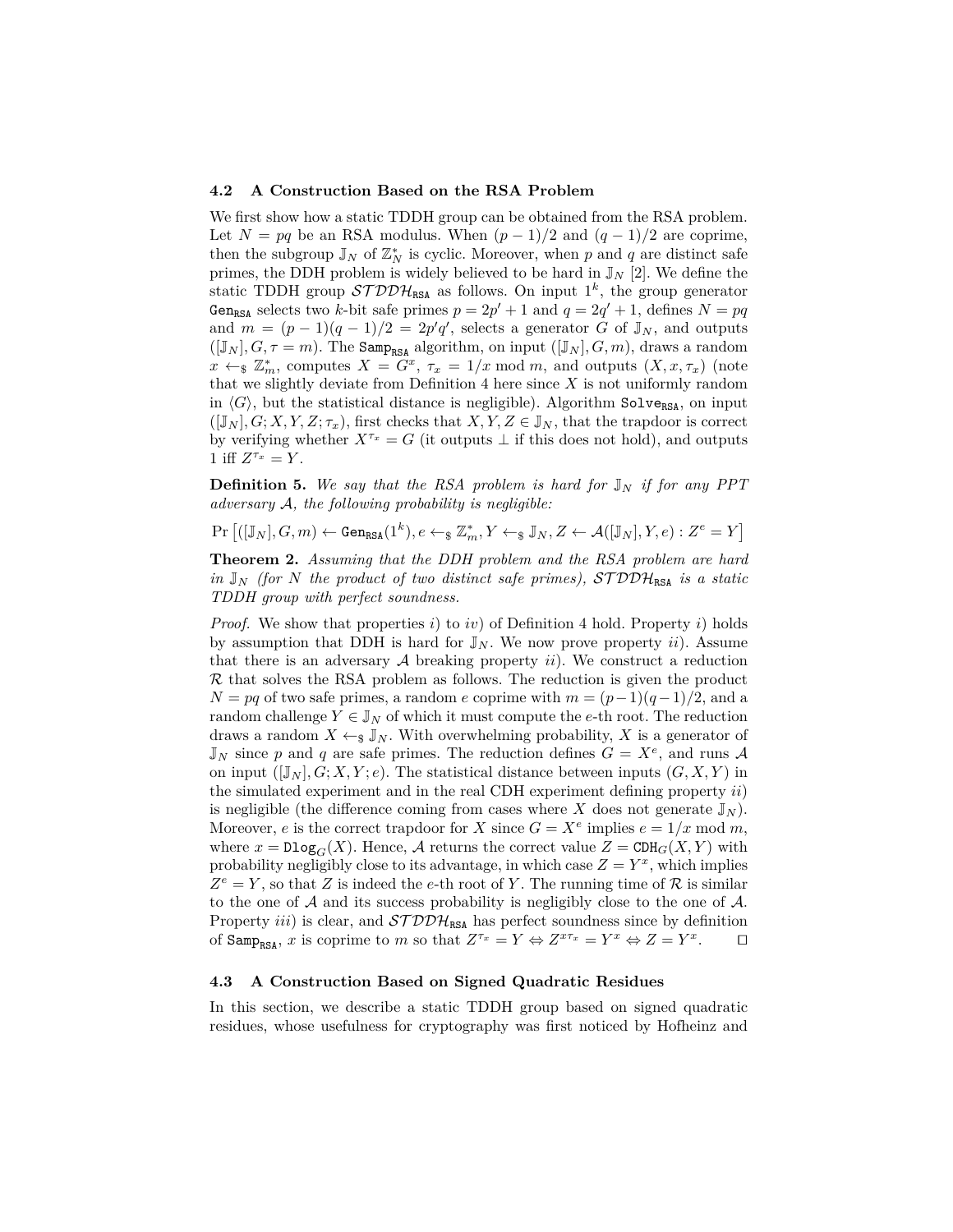Kiltz [31]. This can be seen as a variant of  $\mathcal{STDDH}_{\tt RSA}$  described above, whose security relies on the factoring problem rather than the RSA problem. We first give some definitions.

**Definition 6.** *Let N be an odd positive integer such that*  $-1 \in \mathbb{J}_N$ *. We denote*  $\mathbb{J}_{N}^{+}$  the quotient group  $\mathbb{J}_{N}/\{-1,1\}$ . We identify  $\mathbb{J}_{N}^{+}$  with the set  $\mathbb{J}_{N} \cap [1; (N-1)/2]$ *equipped with the group operation* ◦ *defined as*  $a \circ b = |ab \mod N|$ *, where*  $|x \mod N|$ *N*| *is defined as the absolute value of x* mod *N when representing elements of*  $\mathbb{Z}_N$  *as integers in*  $[-(N-1)/2; (N-1)/2]$ *.* 

To be completely rigorous, the mapping which to an element  $\{-x, x\} \in \mathbb{J}_N^+$ associates  $|x|$  is a group isomorphism between  $\mathbb{J}_N^+$  and  $(\mathbb{J}_N \cap [1, (N-1)/2], \circ)$ .

Let *N* = *pq* be a Blum integer (*i.e. p* and *q* are two primes such that  $p \equiv q \equiv$ 3 mod 4). Then  $-1 \in \mathbb{J}_N$  so that we can define  $\mathbb{J}_N^+$ , which in this particular case is named the group of signed quadratic residues and denoted  $\mathbb{QR}_{N}^+$ .<sup>7</sup> Its order is  $\phi(N)/4 = (p-1)(q-1)/4$ . The most interesting points to notice about this group is that it is efficiently recognizable (since it is isomorphic to  $\mathbb{J}_N \cap [1; (N-1)/2]$ ), and that the squaring operation is one-to-one so that any  $x \in \mathbb{QR}_N^+$  has a unique square root in  $\mathbb{QR}_{N}^{+}$  (more precisely, for any  $x \in \mathbb{QR}_{N}^{+}$ , either *x* or  $-x \mod N$ is a quadratic residue mod *N*, and exactly one corresponding square root is in  $\mathbb{Q} \mathbb{R}_N^+$ ). Moreover, when  $(p-1)/2$  and  $(q-1)/2$  are coprime, then  $\mathbb{J}_N$  is cyclic and so is  $\mathbb{QR}_{N}^{+}$ . See [31] for proofs of these basic facts.

In the following, we restrict ourselves for simplicity to the special case where *N* is the product of two distinct safe primes. This implies that *N* is a Blum integer, and that  $(p-1)/2$  and  $(q-1)/2$  are coprime so that  $\mathbb{QR}_{N}^{+}$  is cyclic. Moreover, a uniformly random element of  $\mathbb{QR}_{N}^{+}$  is a generator with overwhelming probability since the number of generators of  $\mathbb{QR}_N^+$  is  $\phi((p-1)(q-1)/4)$  =  $(p-3)(q-3)/4.$ 

Let *G* be a generator of  $\mathbb{QR}_N^+$ , and denote  $m = |\mathbb{QR}_N^+| = (p-1)(q-1)/4$ . Let  $x \in [0; m-1]$  and  $X = G^x$ . To build a trapdoor enabling to solve the static DDH problem for  $(G, X)$ , we use the following idea: the trapdoor will be  $t = 2x \pm m$  (computed over  $\mathbb{Z}$ ), *i.e.* the value  $2x$  masked with the group order *m*. Since computing the group order *m* is as hard as factoring  $N$ ,  $t$  does not reveal *x*. Now, given a group element  $Y = G^y \in \mathbb{G}$ , *t* enables computing  $Y^t = G^{2xy} = \text{CDH}_G(X, Y)^2$ . This enables testing whether an element *Z* is a correct solution to the static CDH problem (in other words to solve the static DDH problem) by simply checking whether  $Z^2 = Y^t$ . However, as we will see, the static CDH problem remains as hard as computing square roots in  $\mathbb{QR}_{N}^{+}$ , which in turn is equivalent to factoring *N*. For what follows, we will also make the assumption that the DDH problem is hard in  $\mathbb{QR}_{N}^{+}$ . The DDH problem in  $\mathbb{QR}_{N}^{+}$  can easily shown to be equivalent to the DDH problem in  $\mathbb{J}_{N}$ , which as already pointed out is widely believed to be hard when *N* is the product of two distinct safe primes [2].

<sup>&</sup>lt;sup>7</sup> We warn that  $\mathbb{QR}_{N}^{+}$  is *not* equal to  $\mathbb{QR}_{N}/\{-1,1\}$  for the good reason that  $-1 \notin \mathbb{QR}_{N}$ when *N* is a Blum integer.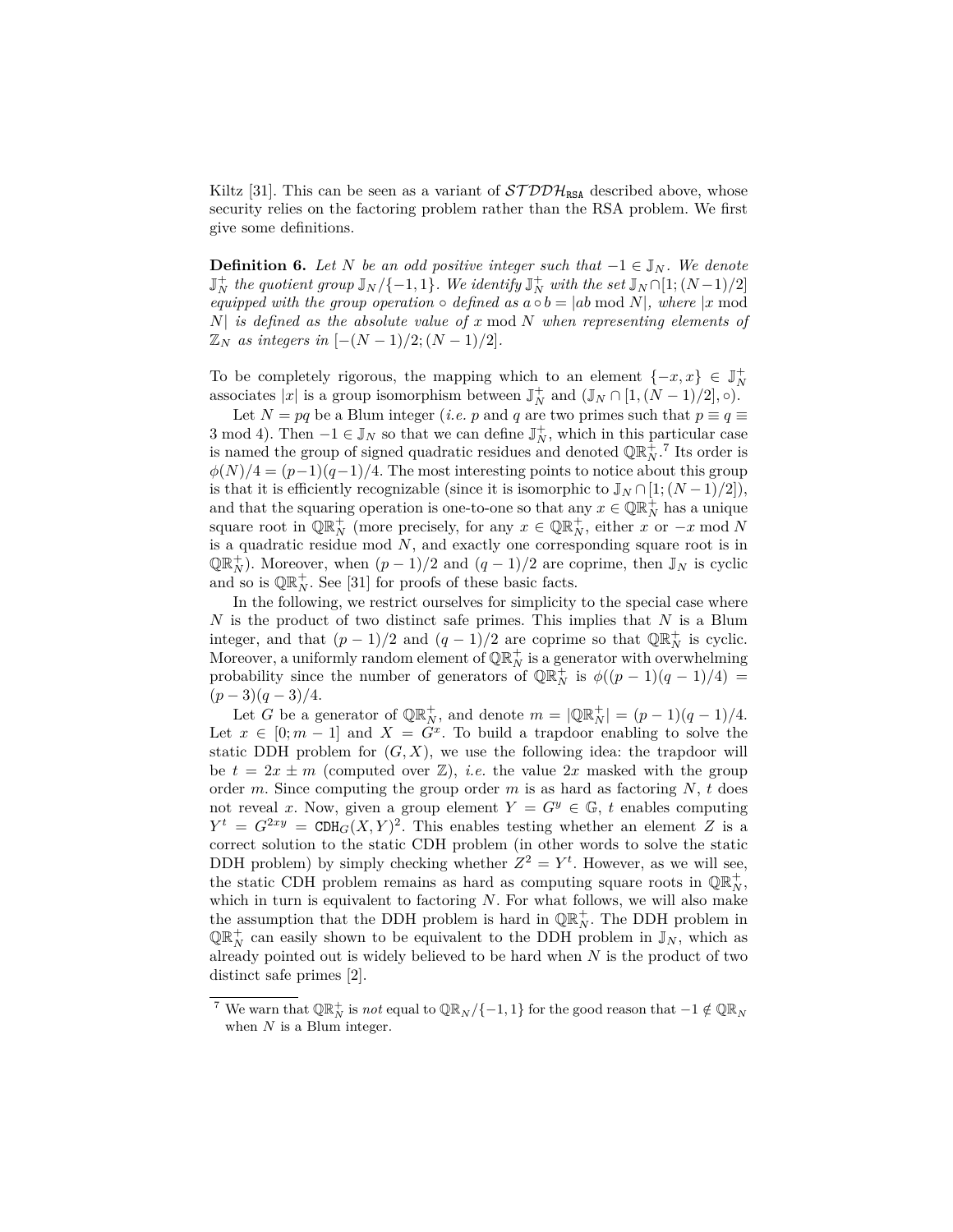We now formally define the static TDDH group  $\mathcal{STDDH}_{\text{SQR}}$ . For ease of exposition, given an odd integer *m*, we define the function  $\xi$  from  $[0; m-1]$  to  $\{1, 3, 5, \ldots, 2m - 3, 2m - 1\}$  as:

$$
\begin{cases} \xi(x) = 2x + m \text{ if } x \in [0; (m-1)/2] \\ \xi(x) = 2x - m \text{ if } x \in [(m+1)/2; m-1] \end{cases}.
$$

*ξ*(*x*) is the unique odd integer  $t \in [1; 2m - 1]$  such that  $t = 2x \pm m$ .

On input the security parameter  $1<sup>k</sup>$ , Gen<sub>sqR</sub> selects two *k*-bit safe primes  $p =$  $2p'+1$  and  $q = 2q'+1$ , sets  $N = pq$ ,  $m = p'q'$ , selects a generator *G* of the group of signed quadratic residues  $\mathbb{QR}_{N}^{+}$ , and outputs  $([\mathbb{QR}_{N}^{+}], G, m)$ . Algorithm  $\texttt{Samp}_{\texttt{SQR}},$ on input  $([\mathbb{Q}\mathbb{R}_N^+], G, m)$ , selects a random  $x \in [0; m-1]$ , sets  $X = G^x$ ,  $\tau_x = \xi(x)$ , and outputs  $(X, x, \tau_x)$ . The algorithm Solve<sub>SQR</sub>, on input  $([\mathbb{QR}^+_N], G; X, Y, Z; \tau_x)$ , first checks that the trapdoor is correct by verifying whether  $G^{\tau_x} = X^2$  (it outputs  $\perp$  if this does not hold), and outputs 1 iff  $Y^{\tau_x} = Z^2$ . We now formally prove that this constitutes a static TDDH group under appropriate assumptions (the proof of property *ii*) is reminiscent of the one of Theorem 3.2 in [31]).

**Theorem 3.** *Under the factoring assumption (for the product of safe primes)* and the DDH assumption for  $\mathbb{QR}_{N}^{+}$ ,  $\mathcal{STDDH}_{\text{SQR}}$  *is a static TDDH group with perfect soundness.*

*Proof.* Deferred to the full version of the paper [45] for reasons of space.  $\Box$ 

### **4.4 Relation to the Strong Diffie-Hellman Problem**

We note that in a static TDDH group with perfect soundness, the Strong Diffie-Hellman (SDH) problem  $[1]$  is always hard.<sup>8</sup> The SDH problem is to compute CDH<sub>*G*</sub>(*X,Y*) given *X,Y*  $\in$   $\langle G \rangle$ , and being granted access to a static DDH oracle which on input  $(Y', Z') \in \mathbb{G}^2$  outputs 1 iff  $(X, Y', Z') \in \mathcal{DH}_G$ . Clearly, an adversary  $A$  breaking the SDH problem can be turned into an adversary  $B$ breaking property *ii*) of the static TDDH group ( $\beta$  can answer queries of  $\mathcal A$  to the static DDH oracle thanks to the trapdoor  $\tau_x$  it is given as input). Applying this observation to  $\mathcal{STDDH}_{\text{SQR}}$ , we recover Theorem 3.2 of [31] which states that SDH is hard in  $\mathbb{QR}_{N}^{+}$  under the factoring assumption. Hence, the concept of static TDDH group allows to cast the result of [31] in a more general framework. In particular, Theorem 2 directly implies that under the RSA assumption, the SDH problem is hard in  $\mathbb{J}_N$ , which complements the result of [31]. <sup>9</sup> As an immediate consequence of the results of [1,15], we obtain that Hybrid ElGamal encryption over  $\mathbb{J}_N$  is IND-CCA2-secure in the ROM under the RSA assumption.

<sup>8</sup> More precisely, the SDH problem is hard for the group generator which only outputs  $([G], G)$ .

 $9$  Note that, by inspection of the proof of property *ii*), this result holds in fact for all RSA moduli  $N$  such that  $\mathbb{J}_N$  is cyclic, not only the product of safe primes.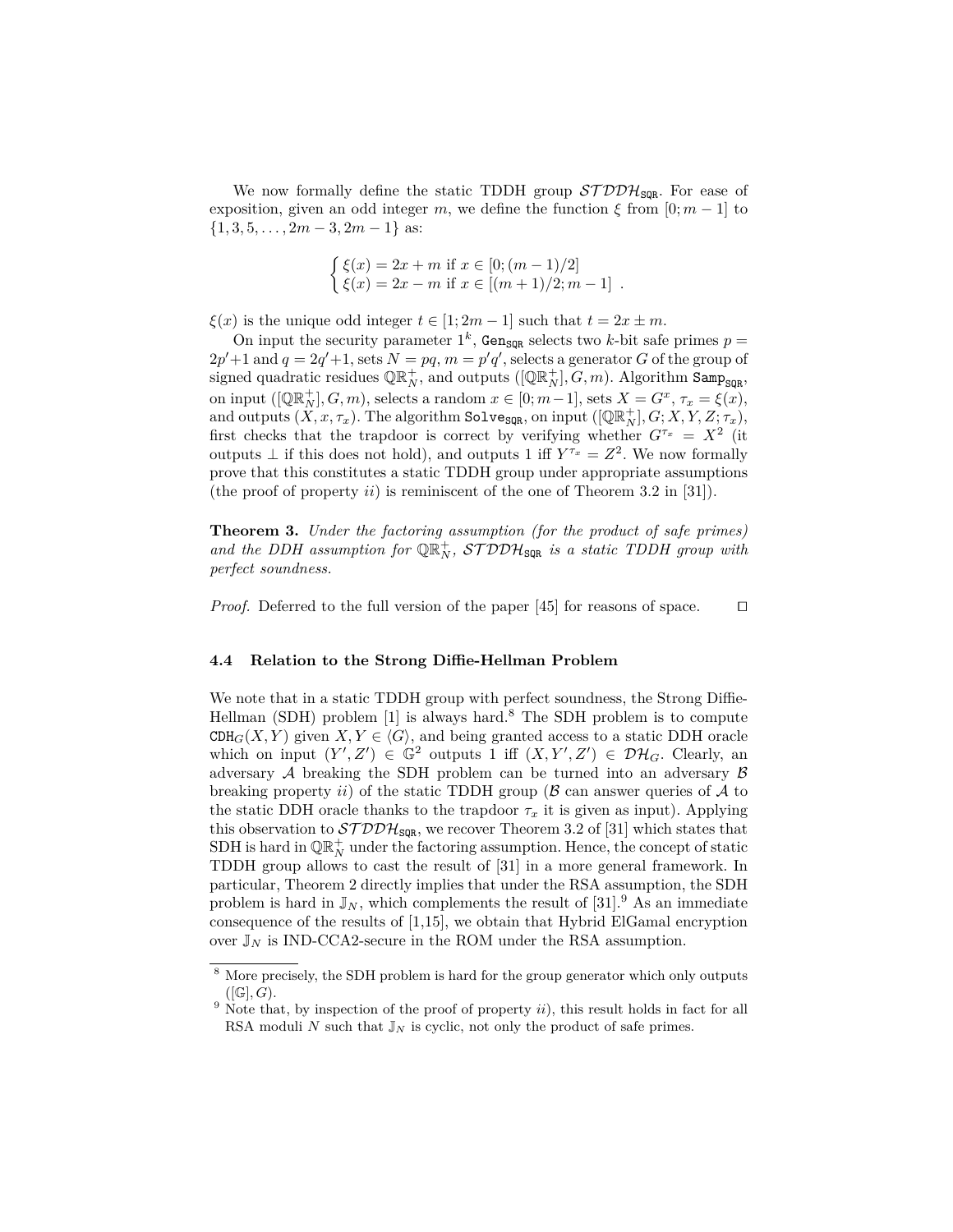# **5 Convertible Undeniable Signatures**

### **5.1 Background on Undeniable Signatures**

In this section, we show how TDDH groups can be used to build simple and natural undeniable signature schemes with attractive properties such as universal convertibility and delegation. Undeniable signatures, introduced by Chaum and van Antwerpen [12], are signatures that cannot be universally verified: confirmation (or disavowal) of a signature requires the cooperation of the signer (however a signer cannot deny the validity of a correct signature, hence the name undeniable). Later, Boyar *et al.* [5] proposed the refined notion of *convertible* undeniable signature (CUS) scheme, where a mechanism allows the signer to selectively or globally transform undeniable signatures into self-authenticating signatures. The particular scheme proposed in [5] was later broken in [36]. Subsequently, schemes based on usual signatures such as ElGamal [17], Schnorr [37], and RSA [26,24,23] were proposed.

We first recall the basic Chaum and van Antwerpen undeniable signature scheme [12] (in its Full Domain Hash version [41,39]). Let  $\mathbb{G}$  be a group,  $\mathbb{G}'$  be a cyclic and efficiently recognizable subgroup of G, *G* be a (certified) generator of  $\mathbb{G}'$ , and  $\mathbf{H}$  :  $\{0,1\}^* \to \mathbb{G}'$  be a hash function (modeled as a random oracle in security proofs). Assume the DDH problem is hard for  $\mathbb{G}'$ . The secret and public keys of a user are  $x \in \mathbb{Z}_{|\mathbb{G}'|^+}$  and  $X = G^x$  respectively. To sign a message  $\mu \in \{0,1\}^*$ , the signer computes  $M = H(\mu) \in \mathbb{G}'$ , and  $S = M^x$ . The signature is *S*. A signature *S* on  $\mu$  is valid iff  $(X, H(\mu), S)$  is a valid DH tuple (with respect to *G*). Since we assumed that the DDH problem is hard, checking the validity of a signature cannot be done without knowledge of  $x$ .<sup>10</sup> Hence, the signer must cooperate with the verifier in order to confirm or disavow a purported signature. The confirmation protocol is a proof that  $(X, H(\mu), S) \in \mathcal{DH}_G$  (*i.e.* a proof of EDL since  $G$  is guaranteed to be a generator of  $\mathbb{G}'$ ), whereas the disavowal protocol is a proof that  $(X, H(\mu), S) \notin \mathcal{DH}_G$  (*i.e.* a proof of IDL). The security of this scheme (depending on which type of EDL and IDL proofs are used) has been studied in [41,34,39,33].

The idea to allow efficient universal conversion of signatures is simply to use a Chaum and van Antwerpen undeniable signature with a (static or not) TDDH group, and to use the trapdoor to delegate the ability to verify undeniable signatures and to universally convert them. In the following, we describe the construction using static TDDH groups since the instantiations using constructions of Sections 4.2 and 4.3 are particularly interesting.

### **5.2 Construction of a CUS scheme from a Static TDDH Group**

Let  $\mathcal{STDDH} = (Gen, Sample, Solve)$  be a static TDDH group with perfect soundness. For this part, we assume that Gen outputs a tuple  $([\mathbb{G}], G, \tau)$  such that  $\mathbb{G}$ 

<sup>&</sup>lt;sup>10</sup> When the DDH problem is easy in  $\mathbb{G}'$ , signatures can be universally verified. For example, using bilinear groups (where a pairing can be used to solve the DDH problem), one obtains the Boneh-Lynn-Shacham signature scheme [4].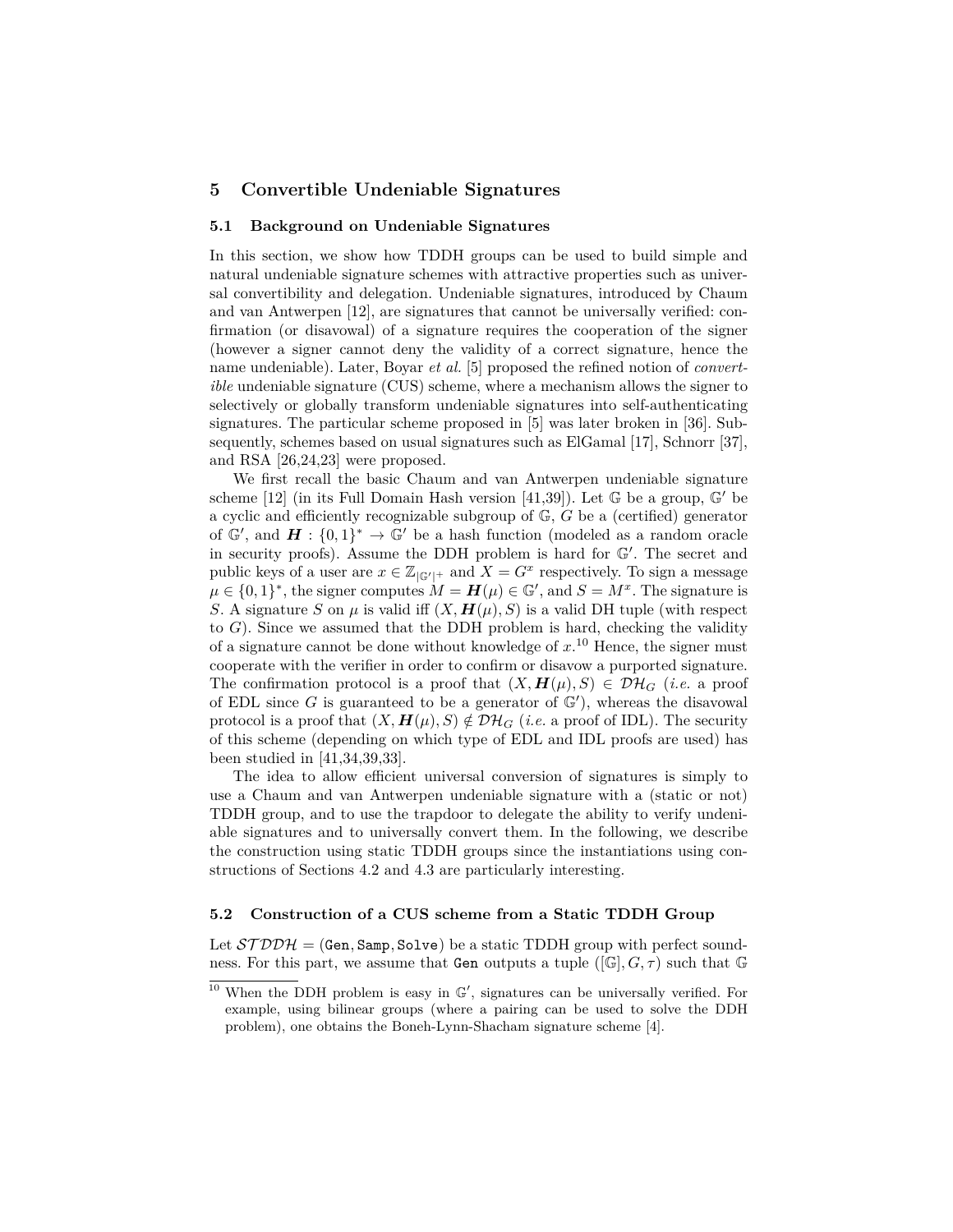is cyclic and efficiently recognizable, and *G* is a generator of G. This assumption is satisfied by  $\mathcal{STDDH}_{\text{RSA}}$  and  $\mathcal{STDDH}_{\text{SQR}}$ . Note that there is not necessarily an efficient way to check that *G* is indeed a generator; we come back on this issue later. We construct a CUS scheme  $\mathcal{CUS}$  as follows (see the full version of the paper [45] for a more formal description). To construct his public/secret key pair, the signer runs  $Gen(1^k)$  to obtain  $([\mathbb{G}], G, \tau)$  and then  $Samp([\mathbb{G}], G, \tau)$  to obtain  $(X, x, \tau_x)$ . It also selects a hash function  $H : \{0,1\}^* \to \mathbb{G}$ . The public key of the signer is  $pk = (G, G, X, H)$  and its secret key is  $sk = (x, \tau_x)$ . To sign a message  $\mu \in \{0,1\}^*$ , the signer computes  $M = H(\mu)$ , and  $S = M^x$ . The signature is *S*. The signer can confirm or disavow a signature by running a proof of EDL or IDL respectively with the verifier. To individually convert a signature, the signer produces a NIZK proof of EDL (using an independent hash function  $H<sub>FS</sub>$  to apply the Fiat-Shamir transform). To universally convert signatures, the signer releases  $\tau_x$  as universal receipt. A signature *S* for message  $\mu$  can then be verified by running  $Solve([\mathbb{G}], G; X, H(\mu), S; \tau_x)$ .

Informally, the two main security properties of a CUS scheme (beside soundness of the confirmation and disavowal protocols) are (see the full version of the paper [45] for details):

- **–** *security against existential forgery under chosen-message attacks (EF-CMAsecurity*): any PPT attacker, given the receipt for universal verification  $\tau_x$ , and with access to a signing oracle, can forge a new signature with only negligible probability (note that access to confirmation or disavowal oracles is unnecessary here since the adversary is given the universal receipt  $\tau_x$  for checking signatures);
- **–** *invisibility under chosen-message attacks (INV-CMA-security)*: any PPT adversary can distinguish a valid signature for a message of its choice from a string sampled uniformly at random from the signature space with only negligible probability. The adversary is granted access to the signing oracle, the confirmation and disavowal protocols, and the individual signature conversion oracle (with the restriction that they cannot be queried on the challenge message).

We stress that formalizing the invisibility notion is quite subtle (many variations appear in the literature [13,17,8,23]), and that the exact property that is achieved is dependent on the nature of the confirmation and disavowal protocols [39,33].

**Theorem 4.** *When instantiated with a static TDDH group with perfect soundness, and when the confirmation and disavowal protocols are zero-knowledge, the CUS scheme described above is EF-CMA-secure and INV-CMA-secure in the ROM* (for *H* and  $H_{\text{FS}}$ ).

*Proof.* Deferred to the full version of the paper [45] for reasons of space.  $\Box$ 

**Delegation.** The ability to verify (confirm or disavow) and convert (either individually or universally) signatures can easily be delegated to a semi-trusted party by simply giving him the trapdoor  $\tau_x$ . Since the CDH problem remains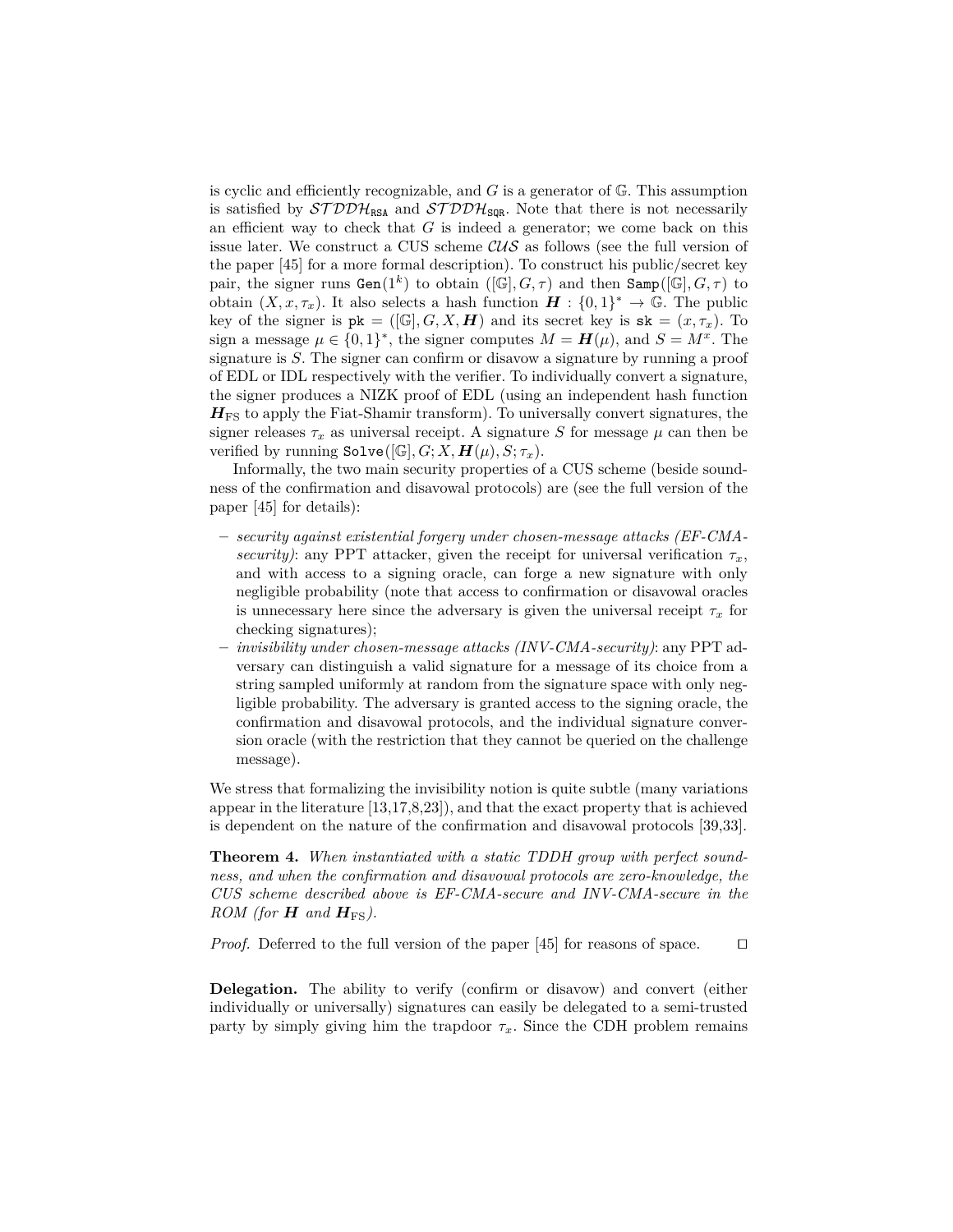hard even with the trapdoor, the third party cannot forge signatures on behalf of the signer. It can however prove in zero-knowledge whether a signature is valid or invalid (since it knows the witness  $\tau_x$  for this). We avoid using the term *designated confirmer signatures* [10] here since this usually refers to schemes (mostly following the "encryption of a signature" paradigm [40,8]) where the signer can create designated confirmer undeniable signatures without having beforehand to transmit some secret information to the confirmer (in our case the trapdoor  $\tau_x$ ).

**Instantiation with**  $\mathcal{STDDH}_{\text{RSA}}$  **and**  $\mathcal{STDDH}_{\text{SQR}}$ **. The CUS scheme de**scribed above can be instantiated with the two static TDDH groups described in Sections 4.2 and 4.3. The schemes obtained this way are similar respectively to the scheme of Gennaro, Rabin, and Krawczyk [26] and Galbraith and Mao [23], with important distinctions though. Both schemes work over  $\mathbb{Z}_N^*$ , but without explicitly restricting in which subgroup. As a consequence, they cannot be exactly seen as an instantiation of the Chaum and van Antwerpen scheme, and specific confirmation and disavowal protocols were therefore proposed for them (see also [24]). On the contrary, our schemes are strict instantiations of the Chaum and van Antwerpen scheme, and in particular the confirmation and disavowal protocols can use zero-knowledge proofs of EDL and IDL derived from the HVZK protocols described in the full version of the paper [45]. This is conceptually simpler and more efficient (especially for the disavowal protocol).

**Certifying signers public keys.** Correct key generation is of primary importance in factoring-based undeniable signatures, since a cheating signer may generate its secret/public key in a different way than the one expected by verifiers, which may enable him to confirm invalid signatures or disavow valid ones (see [24]). Hence, the signer, when registering his public key, must prove to the certification authority (CA) that it was generated according to the specification of the static TDDH group generator. We now discuss this issue with respect to  $STDDH_{\text{RSA}}$  and  $STDDH_{\text{SQR}}$ . For both schemes, the signer must first prove to the CA that its modulus *N* is the product of two safe primes. A zero-knowledge protocol for this was proposed by Camenish and Michels [7]. Though expensive, this protocol must be run only once at key registration time. Then, the signer must prove that *G* is indeed a generator of either  $\mathbb{J}_N$  or  $\mathbb{QR}_N^+$ . The situation is slightly different in the two cases. Denote  $N = pq$  with  $p = 2p' + 1$  and  $q = 2q' + 1$ . When *p* and *q* are safe primes, then an integer  $g \in \mathbb{Z}_N^*$  such that  $g^2 \neq 1 \mod N$  and  $\gcd(g^2-1,N) = 1$  necessarily has order in  $\{p'q', 2p'q'\}$  [26, Lemma 1]. Hence, an ad-hoc solution for ensuring that the element *G* provided by the signer is a generator of the intended group is as follows. Restrict the scheme to moduli *N* such that  $N \equiv 1 \mod 8$  and fix  $g_0 = 2$  so that  $g_0 \in \mathbb{J}_N$ . Since an element  $g \in \mathbb{QR}_{N}^{+}$  generates  $\mathbb{QR}_{N}^{+}$  exactly when *g* has multiplicative order modulo *N* in  $\{p'q', 2p'q'\}$ , we see by the previous remark that  $g_0$  is always a generator of  $\mathbb{QR}_N^+$ . Hence, when using  $\mathcal{STDDH}_{\text{SQR}}$ , we can impose to the signer to always use  $G = g_0$ . Things are a bit more complicated when using  $\mathcal{STDDH}_{\text{RSA}}$ , since for an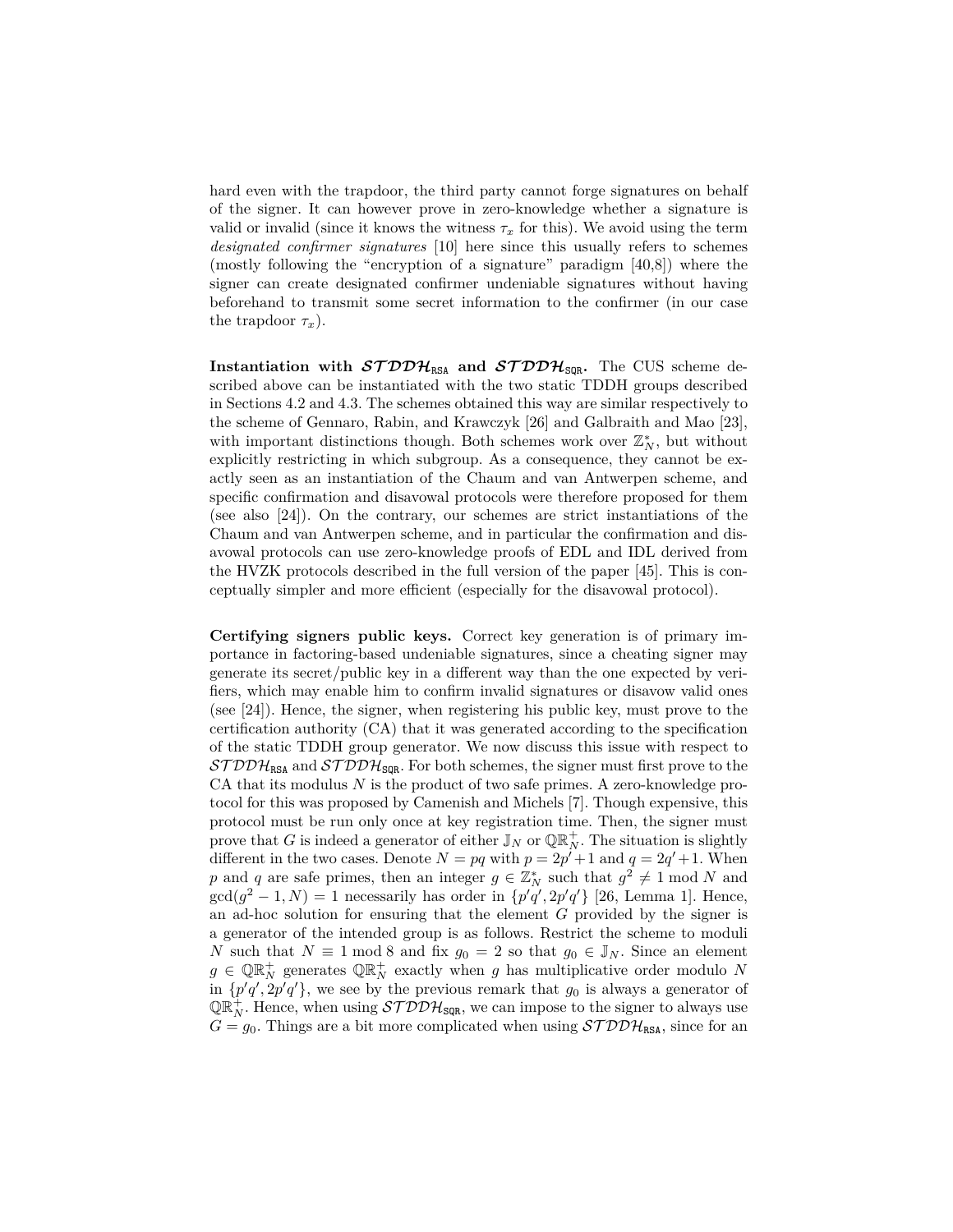element  $g \in \mathbb{Z}_N^*$  with order in  $\{p'q', 2p'q'\}$  to generate  $\mathbb{J}_N$ , one has to check that it is a quadratic non-residue. What we propose for this is that the signer proves in zero-knowledge to the CA whether  $g_0 \in \mathbb{Q}\mathbb{R}_N$  or not [30]. If it is in  $\mathbb{Q}\mathbb{R}_N$ , then the signer tries with  $g_0 + 1$ ,  $g_0 + 2$ , etc. until a quadratic non-residue in  $\mathbb{J}_N$ is found. The signer then has to use  $G = g_0 + i$  for the smallest  $i \geq 0$  such that  $g_0 + i \in \mathbb{J}_N \setminus \mathbb{QR}_N$ .

As a matter of fact, there seems to be no reason to instantiate the CUS scheme with  $\mathcal{STDDH}_{\texttt{RSA}}$  rather than  $\mathcal{STDDH}_{\texttt{SQR}}$  since both schemes are almost identical, except that the key registration step is simpler for  $\mathcal{STDDH}_{\text{SQL}}$ .

# **References**

- 1. M. Abdalla, M. Bellare, and P. Rogaway. The Oracle Diffie-Hellman Assumptions and an Analysis of DHIES. In D. Naccache, editor, *Topics in Cryptology - CT-RSA 2001*, volume 2020 of *LNCS*, pages 143–158. Springer, 2001.
- 2. D. Boneh. The Decision Diffie-Hellman Problem. In J. Buhler, editor, *Algorithmic Number Theory Symposium - ANTS '98*, volume 1423 of *LNCS*, pages 48–63. Springer, 1998.
- 3. D. Boneh and M. K. Franklin. Identity-Based Encryption from the Weil Pairing. In J. Kilian, editor, *Advances in Cryptology - CRYPTO 2001*, volume 2139 of *LNCS*, pages 213–229. Springer, 2001.
- 4. D. Boneh, B. Lynn, and H. Shacham. Short Signatures from the Weil Pairing. *Journal of Cryptology*, 17(4):297–319, 2004.
- 5. J. Boyar, D. Chaum, I. Damgård, and T. P. Pedersen. Convertible Undeniable Signatures. In A. Menezes and S. A. Vanstone, editors, *Advances in Cryptology - CRYPTO '90*, volume 537 of *Lecture Notes in Computer Science*, pages 189–205. Springer, 1990.
- 6. E. Bresson, D. Catalano, and D. Pointcheval. A Simple Public-Key Cryptosystem with a Double Trapdoor Decryption Mechanism and Its Applications. In C.-S. Laih, editor, *Advances in Cryptology - ASIACRYPT 2003*, volume 2894 of *LNCS*, pages 37–54. Springer, 2003.
- 7. J. Camenisch and M. Michels. Proving in Zero-Knowledge that a Number Is the Product of Two Safe Primes. In J. Stern, editor, *Advances in Cryptology - EURO-CRYPT '99*, volume 1592 of *LNCS*, pages 107–122. Springer, 1999.
- 8. J. Camenisch and M. Michels. Confirmer Signature Schemes Secure against Adaptive Adversaries. In B. Preneel, editor, *Advances in Cryptology - EUROCRYPT 2000*, volume 1807 of *LNCS*, pages 243–258. Springer, 2000.
- 9. J. Camenisch and V. Shoup. Practical Verifiable Encryption and Decryption of Discrete Logarithms. In D. Boneh, editor, *Advances in Cryptology - CRYPTO 2003*, volume 2729 of *LNCS*, pages 126–144. Springer, 2003.
- 10. D. Chaum. Designated Confirmer Signatures. In A. D. Santis, editor, *Advances in Cryptology - EUROCRYPT '94*, volume 950 of *LNCS*, pages 86–91. Springer, 1994.
- 11. D. Chaum and T. P. Pedersen. Wallet Databases with Observers. In E. F. Brickell, editor, *Advances in Cryptology - CRYPTO '92*, volume 740 of *LNCS*, pages 89–105. Springer, 1992.
- 12. D. Chaum and H. van Antwerpen. Undeniable Signatures. In G. Brassard, editor, *Advances in Cryptology - CRYPTO '89*, volume 435 of *LNCS*, pages 212–216. Springer, 1989.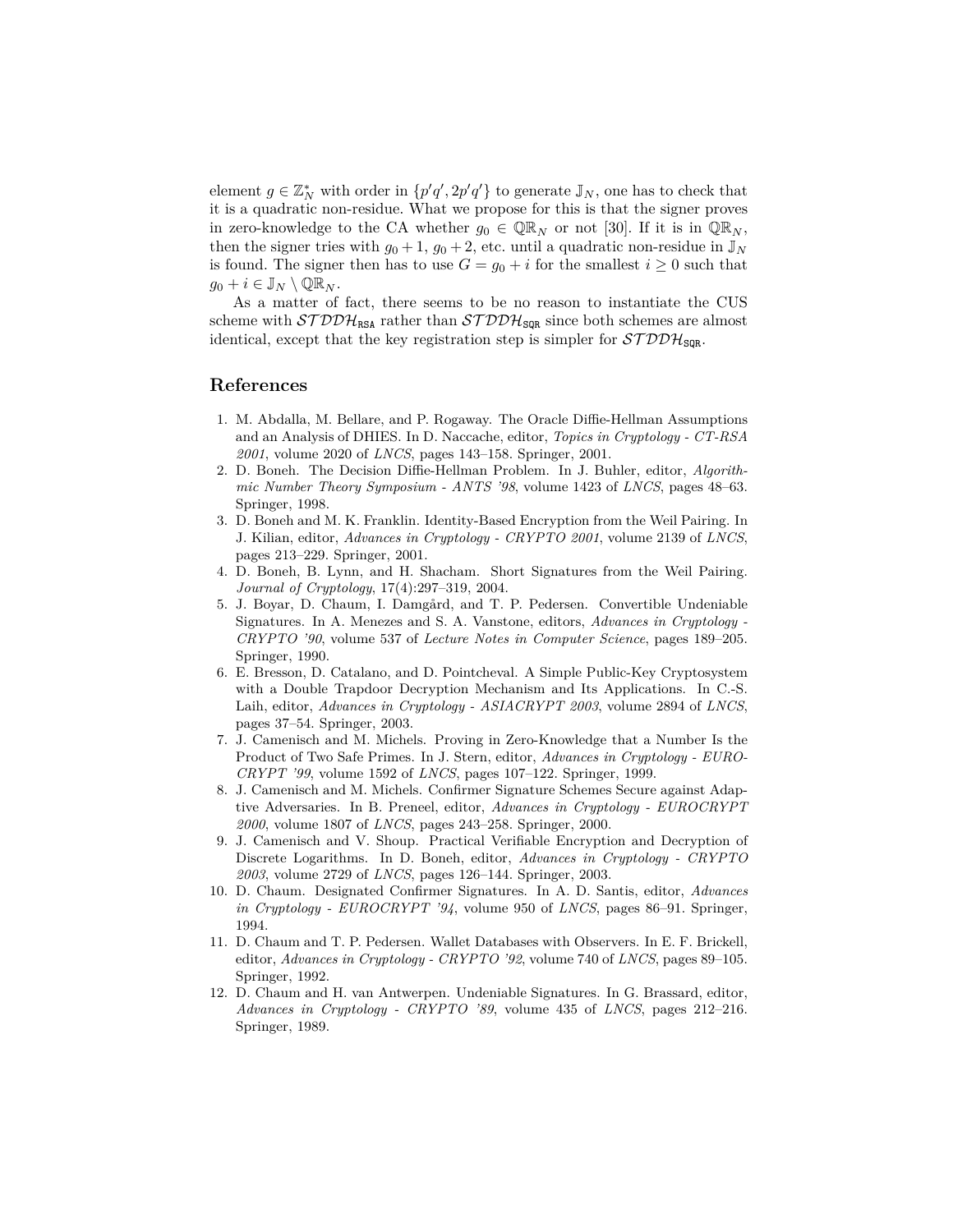- 13. D. Chaum, E. van Heijst, and B. Pfitzmann. Cryptographically Strong Undeniable Signatures, Unconditionally Secure for the Signer. In J. Feigenbaum, editor, *Advances in Cryptology - CRYPTO '91*, volume 576 of *LNCS*, pages 470–484. Springer, 1991.
- 14. R. Cramer, I. Damgård, and P. D. MacKenzie. Efficient Zero-Knowledge Proofs of Knowledge Without Intractability Assumptions. In H. Imai and Y. Zheng, editors, *Public Key Cryptography - PKC 2000*, volume 1751 of *LNCS*, pages 354– 373. Springer, 2000.
- 15. R. Cramer and V. Shoup. Design and Analysis of Practical Public-Key Encryption Schemes Secure against Adaptive Chosen Ciphertext Attack. *SIAM Journal on Computing*, 33(1):167–226, 2003.
- 16. I. Damgård. Efficient Concurrent Zero-Knowledge in the Auxiliary String Model. In B. Preneel, editor, *Advances in Cryptology - EUROCRYPT 2000*, volume 1807 of *LNCS*, pages 418–430. Springer, 2000.
- 17. I. Damgård and T. P. Pedersen. New Convertible Undeniable Signature Schemes. In U. M. Maurer, editor, *Advances in Cryptology - EUROCRYPT '96*, volume 1070 of *LNCS*, pages 372–386. Springer, 1996.
- 18. A. W. Dent and S. D. Galbraith. Hidden Pairings and Trapdoor DDH Groups. In F. Hess, S. Pauli, and M. E. Pohst, editors, *Algorithmic Number Theory Symposium - ANTS 2006*, volume 4076 of *Lecture Notes in Computer Science*, pages 436–451. Springer, 2006.
- 19. Y. Desmedt and Y. Frankel. Threshold Cryptosystems. In G. Brassard, editor, *Advances in Cryptology - CRYPTO '89*, volume 435 of *LNCS*, pages 307–315. Springer, 1989.
- 20. A. Fiat and A. Shamir. How to Prove Yourself: Practical Solutions to Identification and Signature Problems. In A. M. Odlyzko, editor, *Advances in Cryptology - CRYPTO '86*, volume 263 of *LNCS*, pages 186–194. Springer, 1986.
- 21. G. Frey. How to disguise an elliptic curve (Weil descent). Elliptic Curve Cryptography - ECC '98, 1998. Available at http://cacr.uwaterloo.ca/conferences/1998/ecc98/frey.ps.
- 22. G. Frey, M. Müller, and H.-G. Rück. The Tate pairing and the discrete logarithm applied to elliptic curve cryptosystems. *IEEE Transactions on Information Theory*, 45(5):1717–1719, 1999.
- 23. S. D. Galbraith and W. Mao. Invisibility and Anonymity of Undeniable and Confirmer Signatures. In M. Joye, editor, *Topics in Cryptology - CT-RSA 2003*, volume 2612 of *LNCS*, pages 80–97. Springer, 2003.
- 24. S. D. Galbraith, W. Mao, and K. G. Paterson. RSA-Based Undeniable Signatures for General Moduli. In B. Preneel, editor, *Topics in Cryptology - CT-RSA 2002*, volume 2271 of *LNCS*, pages 200–217. Springer, 2002.
- 25. R. Gennaro. Multi-trapdoor Commitments and Their Applications to Proofs of Knowledge Secure Under Concurrent Man-in-the-Middle Attacks. In M. K. Franklin, editor, *Advances in Cryptology - CRYPTO 2004*, volume 3152 of *LNCS*, pages 220–236. Springer, 2004.
- 26. R. Gennaro, T. Rabin, and H. Krawczyk. RSA-Based Undeniable Signatures. *Journal of Cryptology*, 13(4):397–416, 2000.
- 27. M. Girault. An Identity-based Identification Scheme Based on Discrete Logarithms Modulo a Composite Number. In I. Damgård, editor, *Advances in Cryptology - EUROCRYPT '90*, volume 473 of *LNCS*, pages 481–486. Springer, 1990.
- 28. M. Girault. Self-Certified Public Keys. In D. W. Davies, editor, *Advances in Cryptology - EUROCRYPT '91*, volume 547 of *LNCS*, pages 490–497. Springer, 1991.